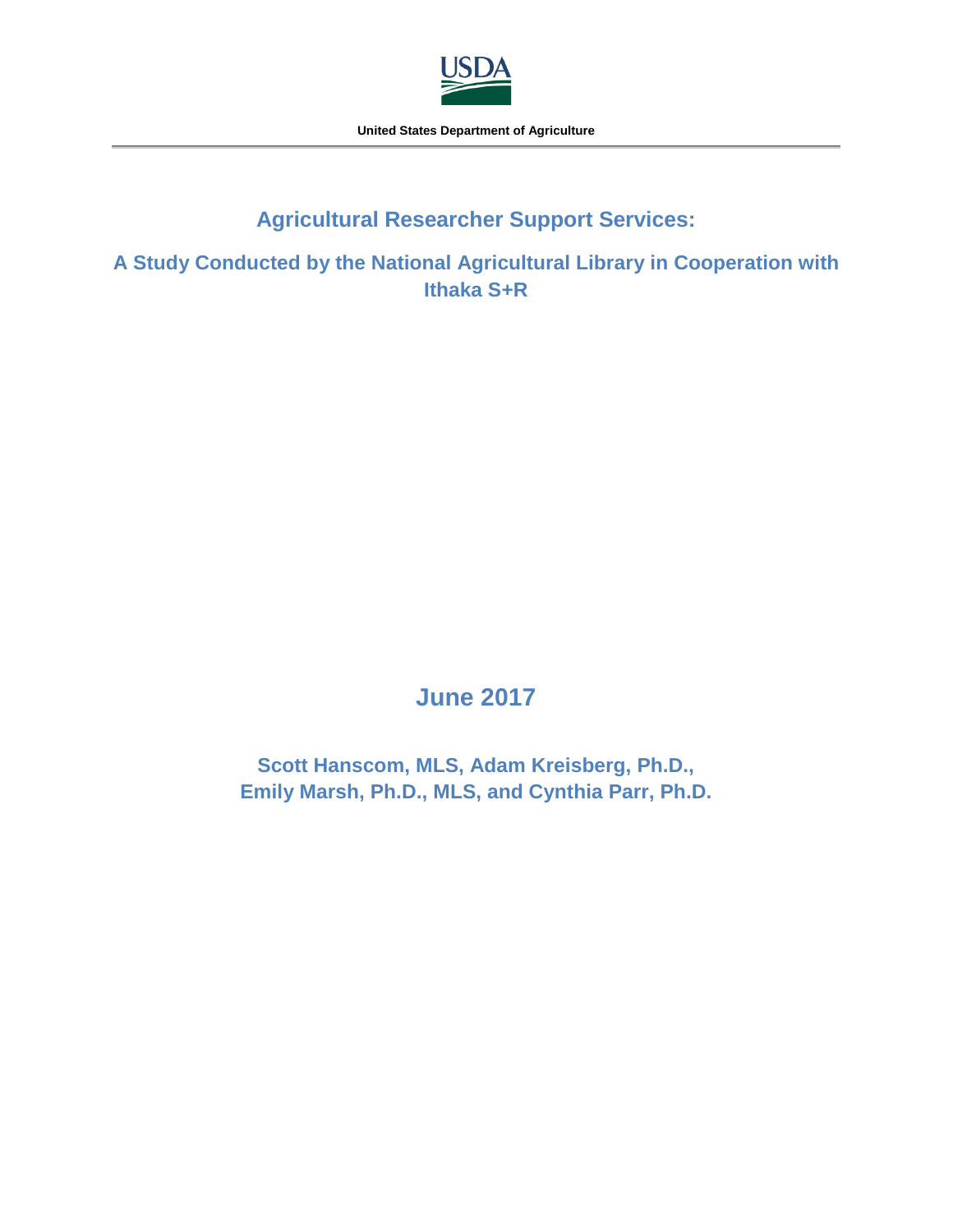# **Contents**

| <b>Executive Summary</b>                 | 3  |
|------------------------------------------|----|
| <b>Introduction</b>                      | 6  |
| <b>Information Seeking</b>               |    |
| <b>Researcher Collaboration</b>          | 12 |
| Data Management: The Importance of Data  | 20 |
| <b>Discussion</b>                        | 30 |
| <b>References</b>                        | 34 |
| <b>Appendix: Interview Questionnaire</b> | 36 |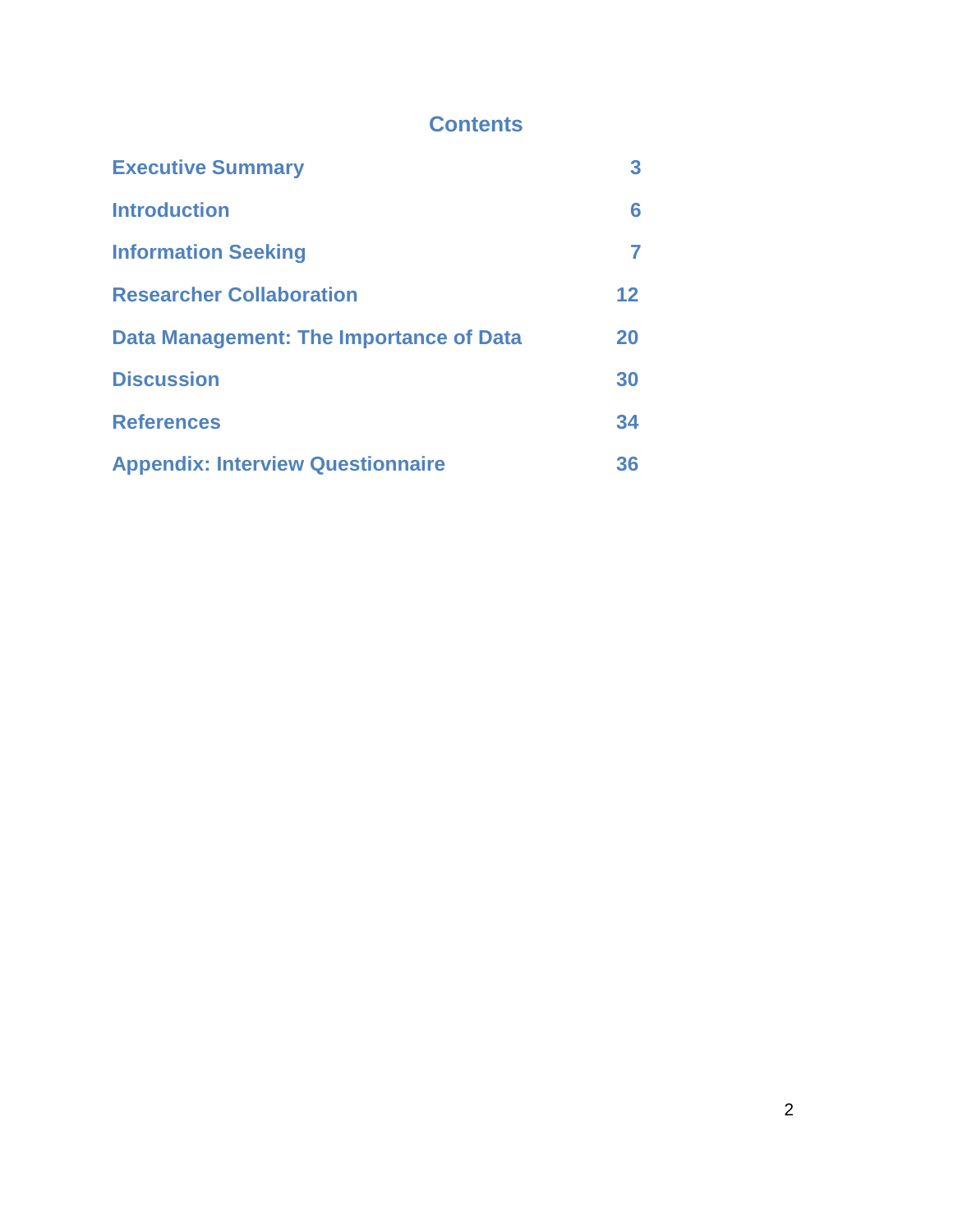### <span id="page-2-0"></span>**Executive Summary**

Recent advances in information and communication technologies have fundamentally changed many of the work and research practices for scholars and other professionals. As organizations whose history is rooted in pre-digital modes of communication such as books but whose philosophy pushes them to respond to changing information needs, libraries have taken great strides in developing a new generation of information products and services. However, resources are limited and libraries must prepare to make evidence-based decisions on which technologies and service improvements will meet the current and future needs of their users.

This report describes the findings of a needs assessment involving U.S. Department of Agriculture (USDA) researchers. Conducted in 2016 by the National Agricultural Library (NAL), this assessment is part of a larger study involving Ithaka  $S+R$  and eighteen other libraries on the research practices of agricultural scholars. Ithaka S+R is creating a final report based on an aggregate analysis of a subset of interviews from participating institutions. This local report reflects what NAL learned from USDA researchers and how it can better serve one of its core audiences.

In June and July 2016 NAL's research team interviewed eighteen USDA scientists: three Agricultural Economists from the Economic Research Service (ERS), one Research Forester from the U.S Forest Service (USFS), and fourteen scientists from the Agricultural Research Service (ARS). The ARS participants came from a wide, representative spectrum of agricultural domains, ranging from agronomy to zoology. Interviews were transcribed and analyzed using standard qualitative methods. Three themes emerged:

**Information Seeking:** Researchers employ mixed strategies to keep up with trends in their field, including traditional search methods, conference attendance, and other personal networking and service to professional organizations. However, like nonacademic researchers and everyday people looking for answers, they rely heavily on Google, or the Google Scholar platform linked to USDA resources to support basic research-related work processes like literature searching.

**Researcher Collaboration:** Collaborative relationships exist within a researcher's home agency as well as across the country and around the world. Most participants were satisfied with their collaboration processes, but noted challenges when moving across research communities and organizational boundaries.

**Data Management:** Many participants recognize the importance of good data management for their research. Additionally, some called out the potential for big data to impact their work and the possibilities of data re-use by themselves or others. However, few feel they are fully capable of keeping up with evolving data-intensive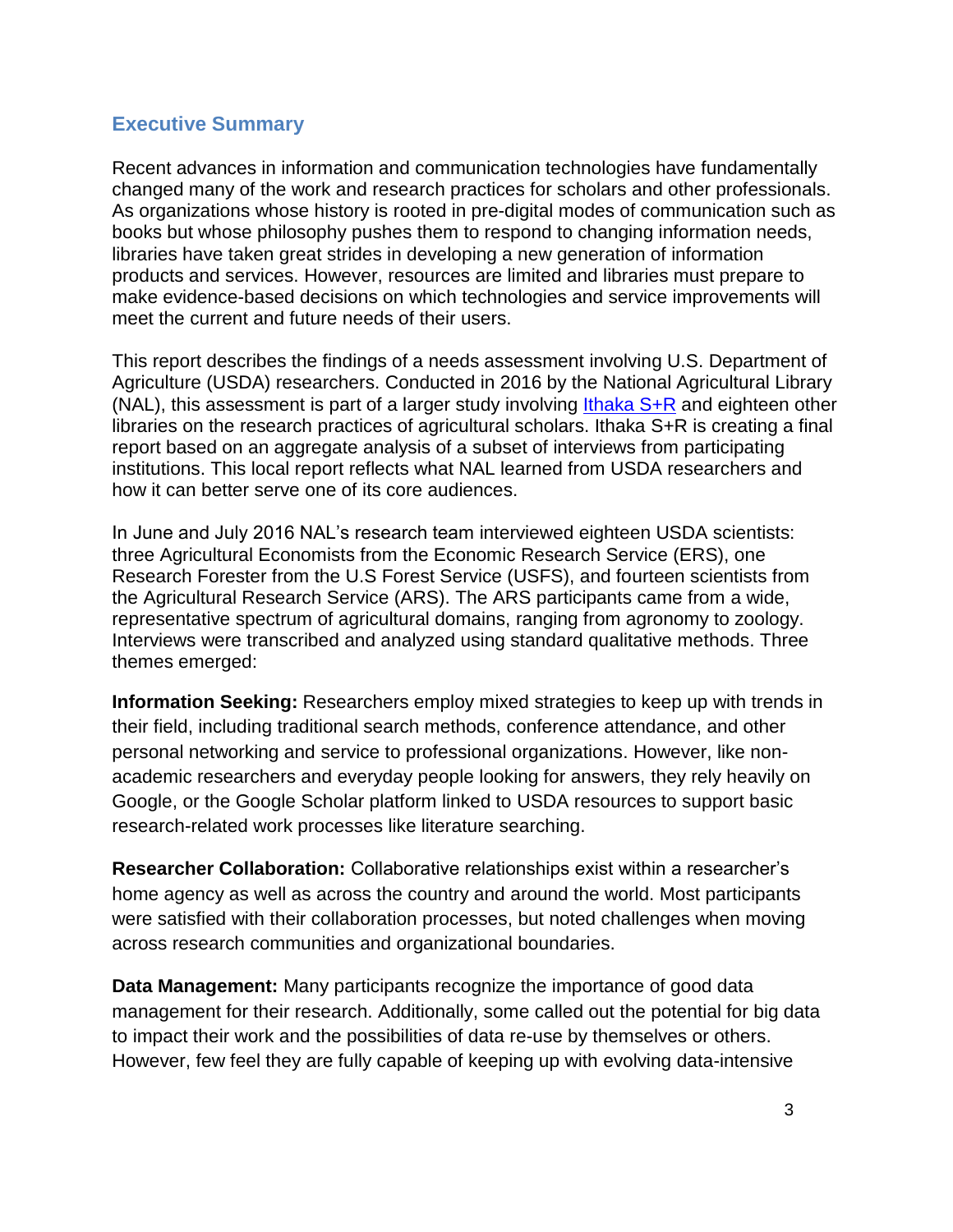techniques or conforming to best practices. Researchers are generally unaware of what they will be asked to do in this area in the future.

Several trends are especially notable. Researchers are especially concerned about their ability to manage, analyze, and share data as volumes of data increase. They need to navigate an increasingly complex landscape of professional literature. They desire better access to digitized historical materials. They seek increased opportunity for networking and research collaboration.

NAL should continue to engage with its users in order to understand their agricultural research practices. Additional studies will help the library pursue its mission and better serve its user community.

# **Summary of Recommendations**

The following list is a summary of strategic recommendations for how NAL can build on its strengths to address key concerns emerging from the study. These recommendations build upon the themes explored in the following sections of this report.

- 1. Create tools that help scientists discover and judge the value of resources other than the peer-reviewed journal article. This would include trade journals and grey literature. NAL can provide real added value within this domain since librarians have a unique understanding of the role these kinds of resources play in the scientific endeavor.
- 2. Develop new web-based and in-person trainings to support the use of scholarly network tools and other platforms for keeping up with current trends in research. With expertise in information management and experience working with diverse research communities, NAL is the logical organization to facilitate the use of these platforms for information seeking.
- 3. Expand upon researchers' facility with Google through trainings and/or targeted alerts. These trainings could include issues such as: creating profiles, alerts, and citation lists. Again, this kind of service taps into NAL's strength as an information gateway between recorded knowledge and the scientists who work to create that knowledge.
- 4. Foster networking and collaboration across ARS and USDA and with university and industry researchers. Include in-person events held at the library, online resources including policies and laws for certain types of research, social media highlighting successful partnerships, and webinars or other activities designed to stimulate conversation between researchers that could lead to collaborative relationships.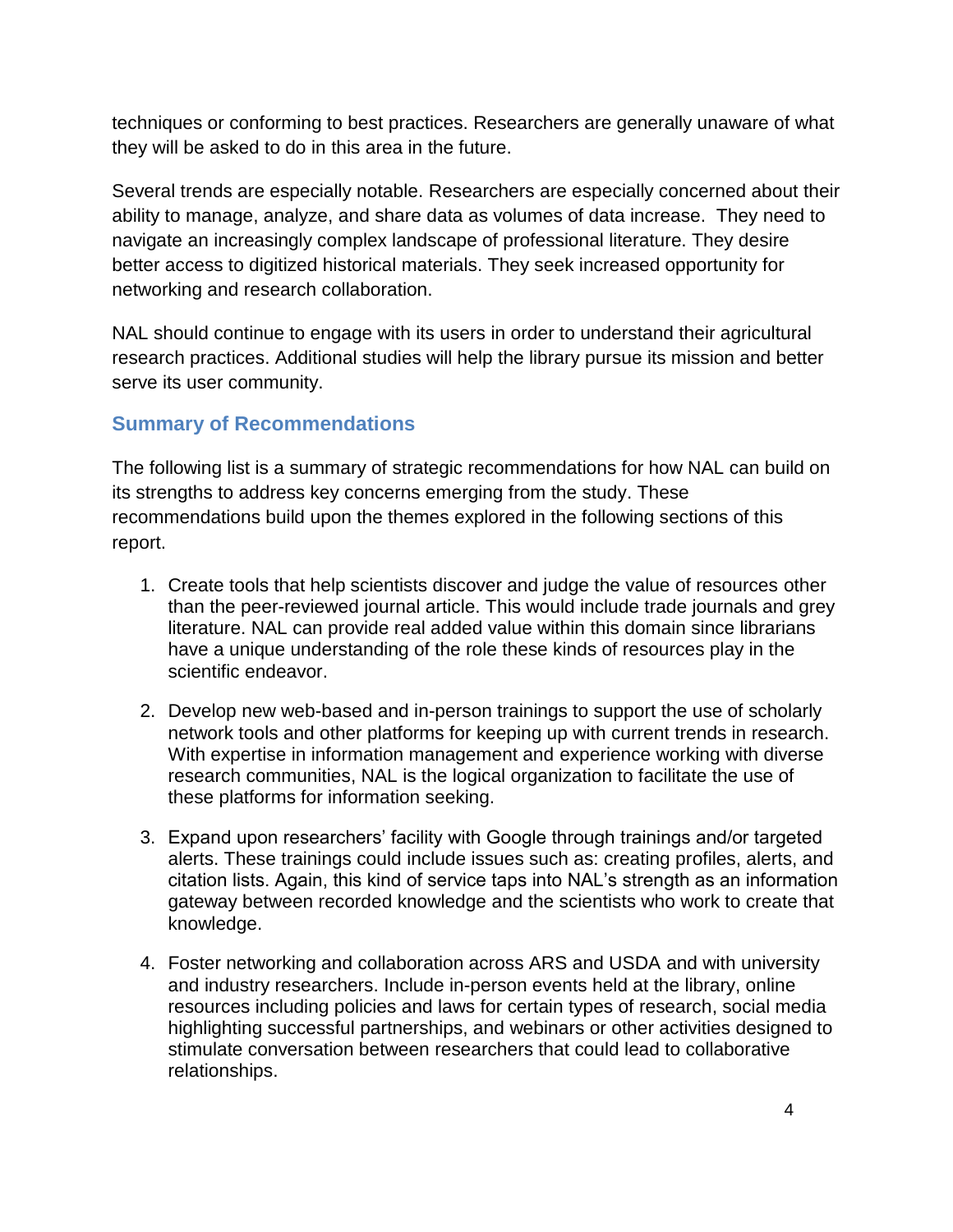- 5. Assist researchers in improving their data management and analytics skills, including where, how, when, and what to share, and how to find data that is fit for use or re-use.
- 6. Develop expertise in data science and data journalism to better communicate research results to broad audiences and to help researchers understand their data's impact with both narrow and broad audiences. This is a natural complement to the library's long history of curated information centers.
- 7. Continue to digitize and add value to published data and consider data rescue consultation.
- 8. Seek regular input from USDA researchers to identify high-value content missing from the DigiTop portfolio, to determine digitization priorities, and to improve and streamline workflows they use for manuscript approval and submission.
- 9. Better support ARS reporting, for example, by collaborating with ARIS developers to ensure accurate and comprehensive metadata for publications and data
- 10.Improve interaction between NAL and the agricultural research community by developing an outreach and engagement program with ARS labs that raises awareness of public access initiatives, especially PubAg and Ag Data Commons, and identifies and promotes the other platforms that they most want to use.

NAL's Research Team consisted of Scott Hanscom, Adam Kriesberg, Emily Marsh, and Cynthia Parr. The writing team included Paul Wester.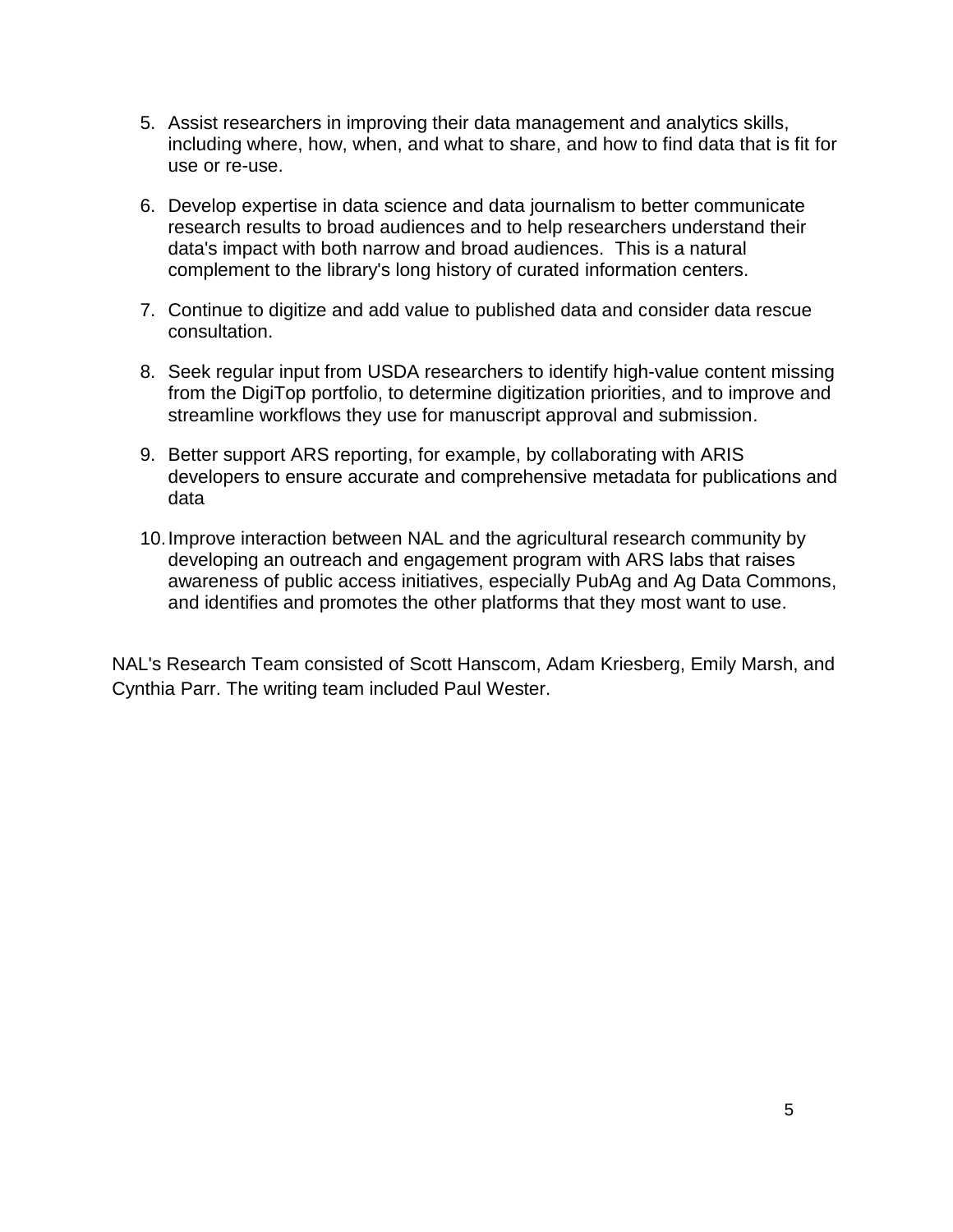### <span id="page-5-0"></span>**Introduction**

In Spring 2016 the National Agricultural Library (NAL) of the U.S. Department of Agriculture partnered with Ithaka S+R and eighteen other libraries to study the research practices of agricultural scholars. Ithaka described the study as an examination of "the research activities of agriculture scholars":

*. . . the participating libraries assembled research teams and conducted semi-structured interviews with faculty and visually documented faculty information practices through photography. The participating libraries will author local reports and Ithaka S+R will create a publically available final report based on aggregate analysis of the data collected from the participating institutions* (Ithaka S+R, 2016).

This is the local report written by NAL's research team: Scott Hanscom, Adam Kriesberg, Emily Marsh, and Cynthia Parr. The team interviewed eighteen USDA scientists seeking to determine how NAL can better serve its core audience. The interview participants were three Agricultural Economists from the Economic Research Service (ERS), one Research Forester from the U.S Forest Service (USFS), and fourteen scientists from the Agricultural Research Service (ARS). The ARS participants came from the following specialty areas: Agronomy (2), Botany (2), Chemistry, Ecology, Entomology, Genetics, Molecular Biology, Plant Genetics, Plant Pathology (2), Plant Physiology, and Zoology. At least eight participants could be considered senior scientists.

The in-person interviews, each roughly one hour in duration, were conducted in participants' offices in June and July 2016 using questions provided by Ithaka S+R (see Appendix). The responses were transcribed and analyzed using standard qualitative methods within the Grounded Theory paradigm (Corbin and Strauss, 2007).

A close reading of the transcripts revealed three main themes each with discrete subthemes, leading to corresponding recommendations for NAL service areas. The main themes were 1) Information Seeking (how researchers look for and access relevant information for their work), 2) Researcher Collaboration (how participants engage with their colleagues), and 3) Data Management (competency across the research data life cycle).

Following detailed discussion of each of the three main themes, the report concludes with a discussion of key insights that are especially relevant to NAL. These cross-cutting results include the growing importance of data management capabilities, discoverability of the current professional literature in a complex technological landscape, access to digitized historical materials, the need to develop and maintain research collaborations,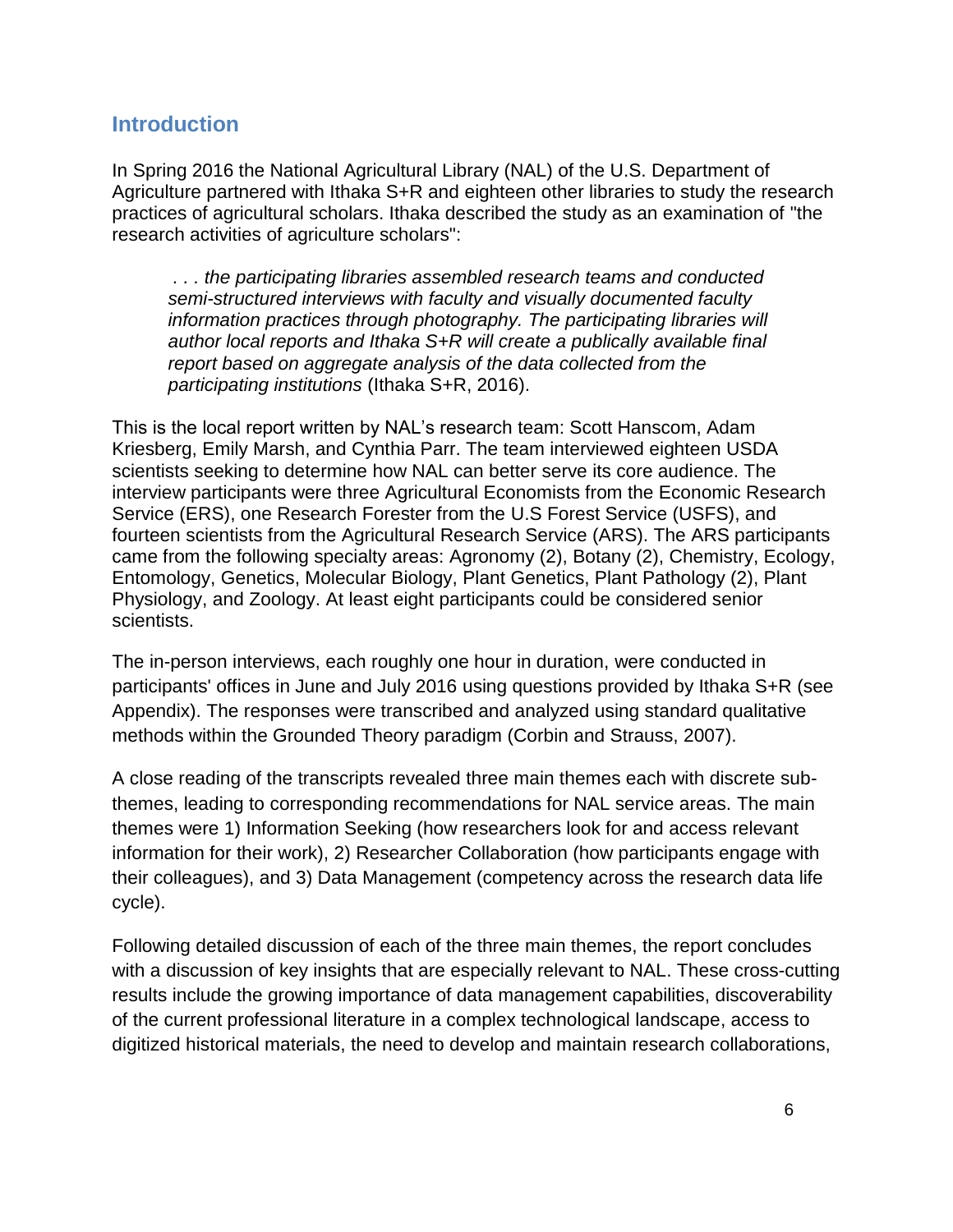and the need for NAL to continue this type of user engagement and investigation in the future.

# <span id="page-6-0"></span>Information Seeking

There is a long history of scholarship in the information seeking patterns of scientists of many disciplines. To date, the practices of scholars in agriculture have not received as much attention. Not surprisingly, many studies of information needs in agriculture focus on practitioners, especially the farmer, instead of the scientist (e.g. Wood, Blair, Gray, Kemp, Kenyon, Morris, and Sewell, 2014; Duram & Larson, 2001; Gloy, Akridge, and Whipker, 2000; van Asseldonk, Huirne, Dijkhuizen, Beulens, and Udink ten Cate, 1999; Izah, 1996; Leckie, 1996).

The agricultural scientists who participated in this study shared many aspects of their information seeking and gathering processes. This section will look at the journey from environmental scanning for trends, to selection of information sources for research support and the methods used to search those sources, and the predominance of Google as a combined information source and service.

#### **Environmental Scanning**

*So the information search, I guess…I have to say we're doing it constantly….You have to be viewing this constantly. Something will slip by if you're not doing it constantly.*

-- USDA Molecular Biologist (ARS14)

The respondents reported many ongoing, intense efforts to keep up with research trends in their respective fields. The methods carried out for this work varied greatly. Some initiatives were reliant on the solitary methods of the researcher and others were more social, incorporating the efforts of colleagues and peers to stay abreast of their respective fields. On the solitary side, one scientist reported maintaining a personal, ongoing literature review of his central topic:

*I keep an extensive literature review. I might say that if it has to do with bedbugs, I know what's going on, with anyone researching bedbugs.* -- USDA Entomologist (ARS15)

Another respondent relied upon publishers to provide him with up-to-date, relevant journal tables of contents:

*I signed up for basically email alerts from a ton of journals that I'm interested in, so I just get emails with what they're publishing each month and I just scan the list.* -- USDA Economist (ERS03)

Actually working on peer-reviewed journals was also cited as a means of staying aware: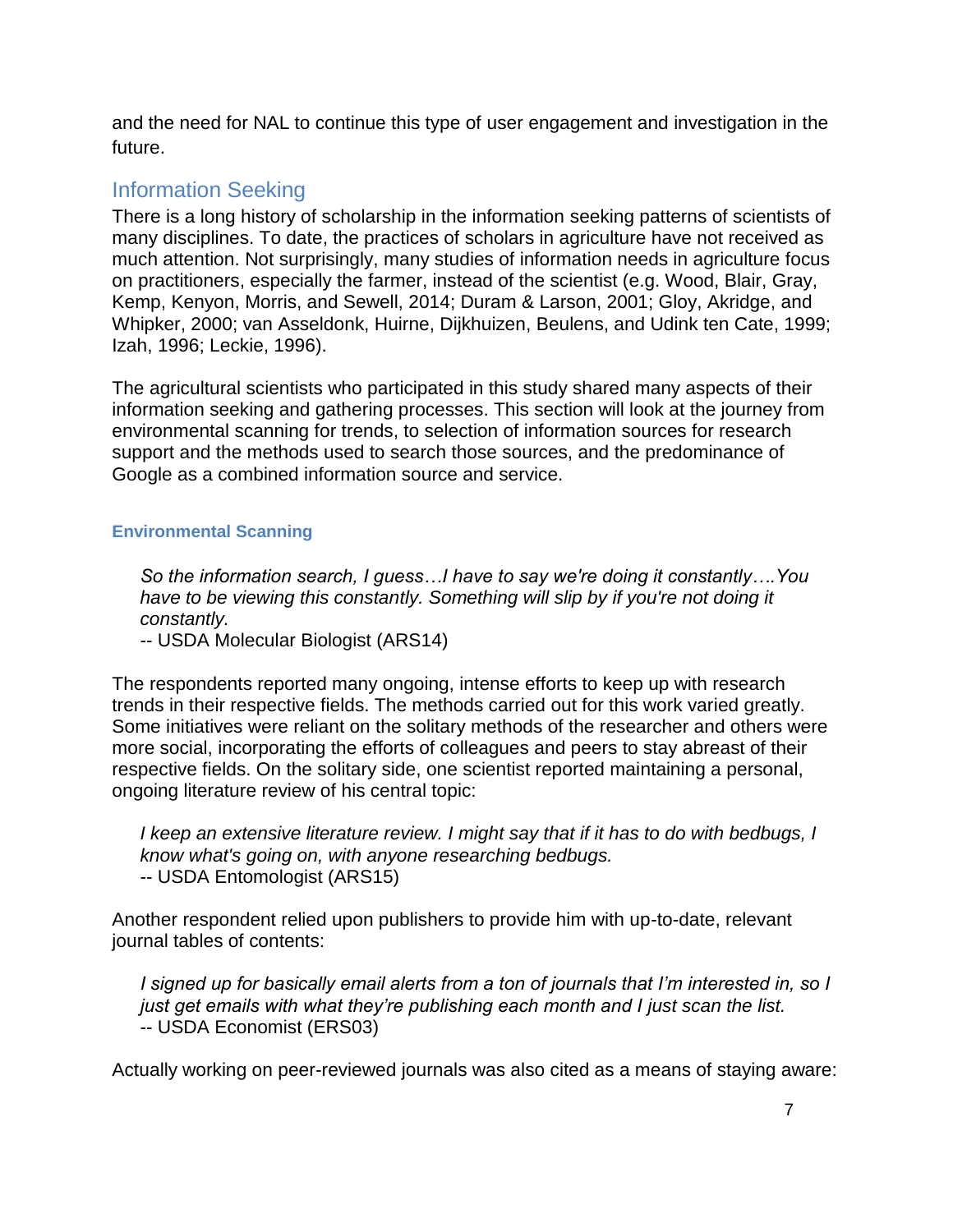*I also serve as a reviewer or associate editor* [of a journal]. *And I'm putting together a special issue from a meeting that I organized—an international meeting. So serving as a manuscript reviewer for the hardcore genetics and genomics journals is helpful.*

-- USDA Plant Geneticist (ARS09)

Some participants engaged in intense searching to maintain their personal awareness:

*The only way that I keep on top is by constantly searching with my own search*  engines and looking up the news constantly for what are the latest things being *developed.*

-- USDA Molecular Biologist (ARS14)

In contrast to those scanning in relative isolation, some participants relied upon interaction with colleagues to keep current. One socially-based method was regular telephone contact:

*I'm on a lot of conference calls with other researchers about various topics…so there's a lot* [of] *back and forth with them, so I can connect with their broader community through them.*

-- USDA Botanist (ARS17)

Conference attendance was cited as a useful, socially-based method for monitoring trends:

*I've always thought going to conferences is a really good way to just get a crash course in what everybody's working on.* -- USDA Economist (ERS03)

Some scientists felt a need to engage in both solitary and socially-based activities. One respondent reported doing all of the following to keep up with current trends:

*. . .attending meetings…*[engaging in] *conversation with colleagues, serving on panels—grant review panels or program review panels* -- USDA Supervisory Plant Pathologist (ARS13)

#### **Information Sources**

*I think it always comes back to the literature, because you don't want to do something that someone has already done. You don't want to do duplicative research. You want it to be new.* 

-- USDA Entomologist (ARS15)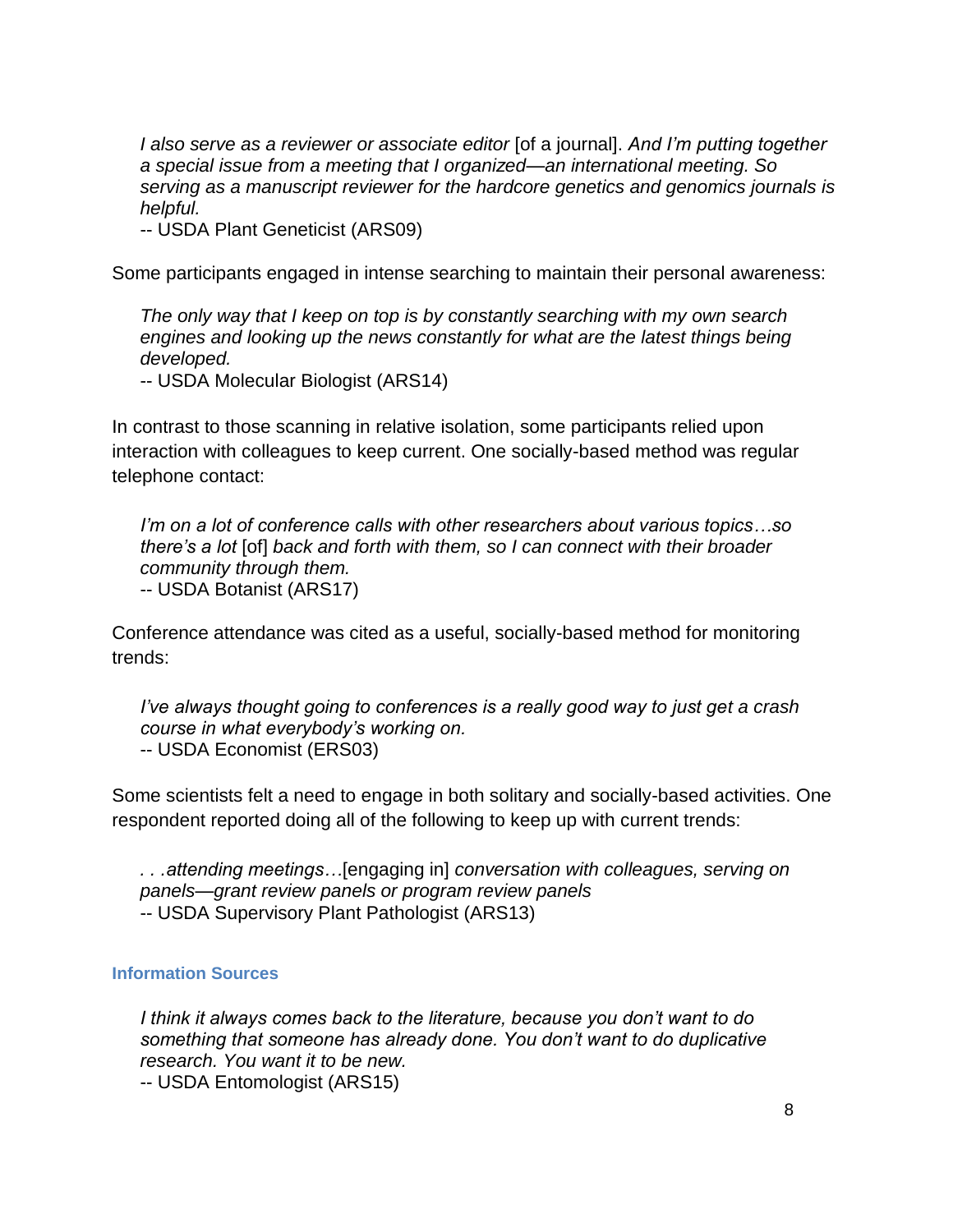By far, peer-reviewed journal articles were described as the primary source of information for the scientists' main work projects. This echoes the stable finding in the literature that scientists rely on the journal article most often when they seek information (Brown, 1999; Tenopir, *et al*., 2004, Niu and Hemminger, 2012). The primacy of the journal article was taken for granted by most of the participants, although monographs were also cited as somewhat helpful. These resources can also be viewed through the lens of document structure with the published journal article being the most highly structured, monographs and trade journals being more loosely structured, and social networking sources, including conferences, the least structured. The participants reported varying levels and types of use for each of these information sources, along with the problems and potentials for access corresponding to their degree of structure.

It was not surprising that most participants reported journal articles, and the bibliographic resources that contain them (e.g., *SCOPUS*, *PubMed*, *Web of Science*), as the most useful of their information sources. They reported many strategies for searching this literature which are made possible by the standard structure of the typical scientific research article (*e.g.*, title, abstract, introduction and statement of problem, literature review, method, results, discussion, and bibliography). These multiple entry points, along with their corresponding metadata representations, make it possible to search in many different ways. The scientists commonly reported successful searches of journal articles.

Some attempts to locate timely and relevant research articles are executed through basic keyword searches:

*I rely on AGRICOLA and Scopus because if you are smart enough to choose your key words and then look at 20 or 40 [records], you can almost always find something that will show you what you needed to know.* -- USDA Geneticist (ARS03)

Other methods include looking at the bibliography of a given article to locate citations to other works:

*I use a combination of reading say highly cited papers or key reference papers. Then looking at their references to see what are the most important sources of argument in those papers. And to get those papers and slowly build up a full picture in my mind of what the arguments are.*

-- USDA Agronomist (ARS04)

Once a relevant article is found, it can be used to discover other works that cite it:

*But once you've found that really good paper you can see who's been citing it recently and get kind of caught up.* -- USDA Zoologist (ARS10)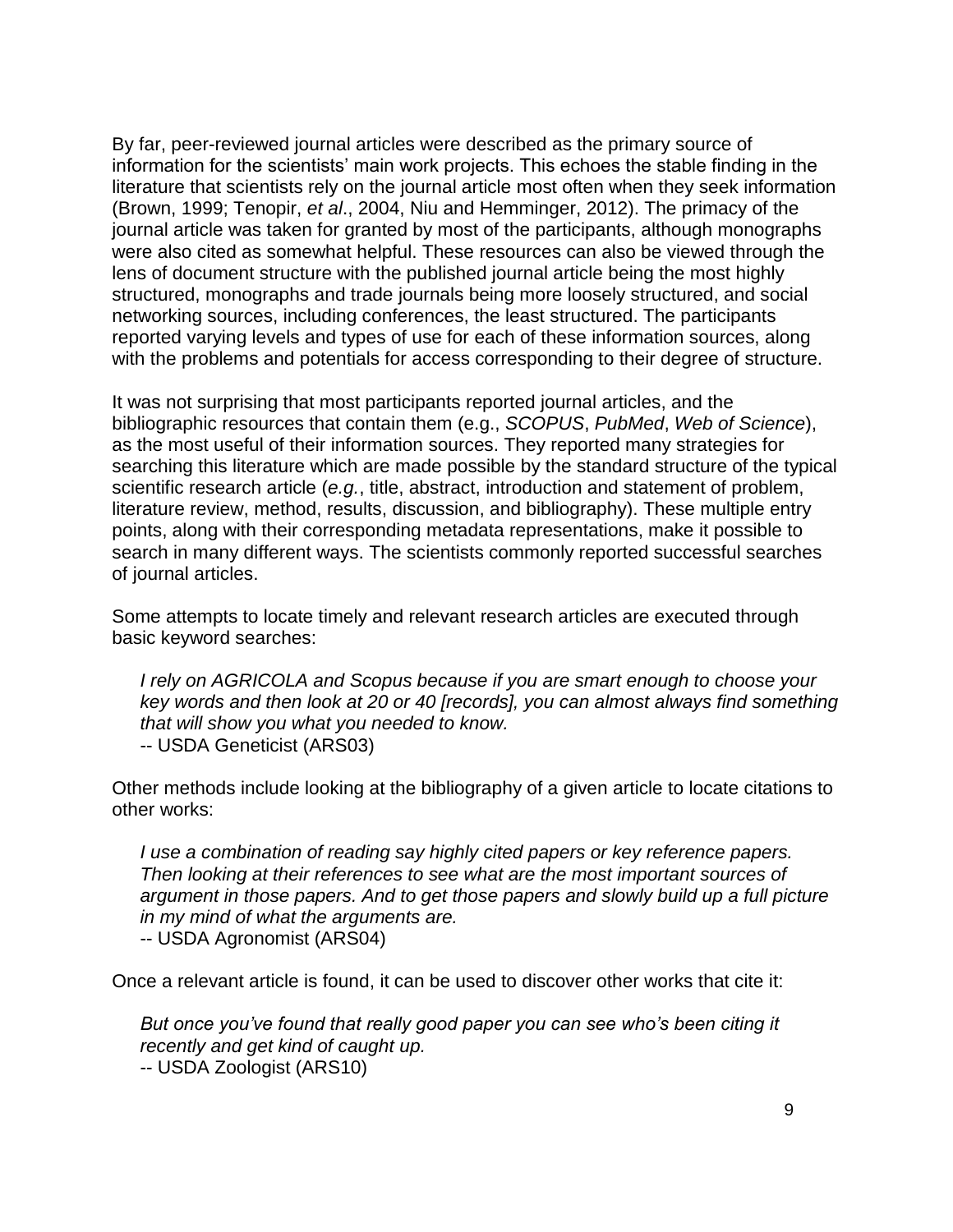Of course, both of these methods of citation searching can be used on a single source:

*[When starting a research project I use] Google Search to start…try to find a couple of well-cited articles in the area, and then follow the citations backwards and forwards…[then] try to get a big list of major articles.* -- USDA Economist (ERS03)

Monographs were mentioned very infrequently by the scientists. The only notable feature pointed out by the participants was the possibility of having them in digital form and the value that form took:

[T]*his whole having* [monographic] *PDFs pretty much has changed our lives because you can search for keywords. You can't do that with a printed book; you'll never find it. That's really terrific…* -- USDA Molecular Biologist (ARS14)

Because monographs are not as highly structured as journal articles, keyword searches are seen as the only possible means of access, in contrast to journal articles which allow for this method among many others.

The scientists reported several problems with other information sources that could be traced to their fundamental lack of standardized structure and quality control. For example, the researchers struggled to find and judge resources such as trade journals:

[T]*here's a world of agricultural specific literature that might not be published in an economics journal and it's published in a trade journal. And I have a very hard time understanding how to get at that information and I have to rely on my colleagues, here, to help me with that, but I don't know what journal to look for, I don't know if this thing is reputable, you know?*

-- USDA Economist (ERS03)

One participant voiced concern over disreputable, "predatory" journals that do not adhere to accepted standards for publication:

*And one of the things I think is really bad these days is all of these journals that are not journals.*

-- USDA Chemist (ARS06)

Social networking resources such as Twitter and ResearchGate are structured in a way that encourages users to search by personal name, rather than topic:

*I have found ResearchGate to be tremendously helpful, because I can follow now the people – and also Google Scholar, because you can plug in somebody that you're interested in.*

-- USDA Economist (ERS02)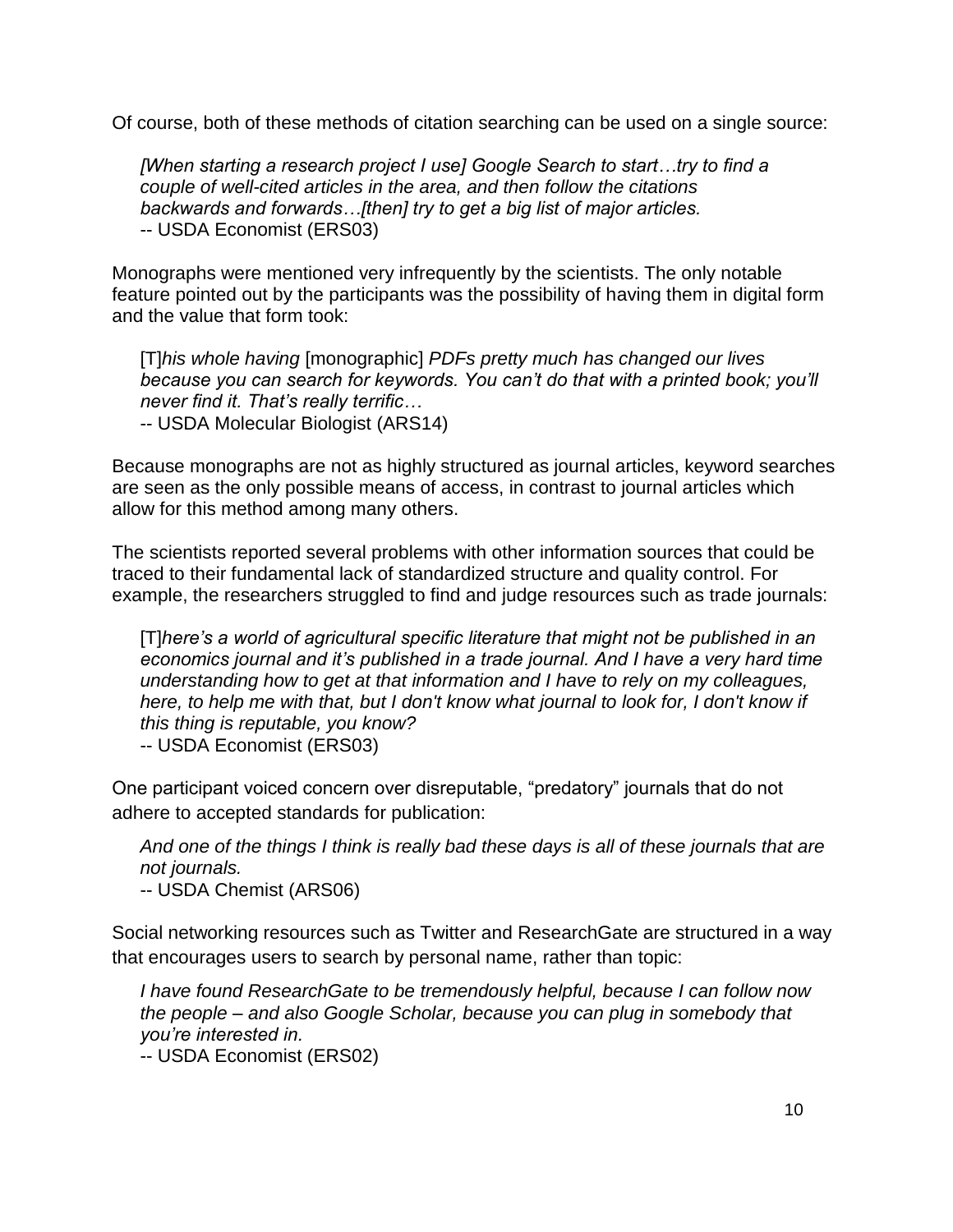This means of personal connection can function in two ways, so participants can give information as well as receive it:

*I'm a member of ResearchGate so that is a – I both receive notifications about people doing things that are related to what I'm doing and I can also get access through ResearchGate to a number of publications that I get can't get through…other mechanisms.*

-- USDA Chemist (ARS06)

Twitter updates from colleagues were also seen as a useful form of interaction and source of trend information. This quote shows that social media can play a meaningful role in the advancement of science, and not just for the creation and maintenance of personal relationships:

*I* recently signed up for a Twitter account and I've been trying to keep the Twitter, the *subscription or the people I follow, to only science. And it's actually very useful because I think proportionally I've found more I would say slightly off-topic but very pertinent information through Twitter.*

-- USDA Ecologist (ARS12)

#### **The Dominance of Google**

*In terms of how I find literature, I usually start with Google.* -- USDA Botanist (ARS17)

Google was cited more often than any other single information discovery and retrieval service. It has become the *de facto* starting point of the information discovery process. While NAL services may have played this role in the predigital and early digital eras, it has been supplanted . The reasons for this displacement, and the values of Google and Google Scholar services were described at length. On the whole, Google has become the default resource of choice because no predetermined source selection needs to be made. In essence, it is perceived as a "one-stop shop" for everything digital. There is also no requirement for extensive search strategy preparation. Most any search of any term will result in either some relevant results, or at least a starting point. For example, searches can be formed using simple keywords and publication dates:

*In Google Scholar you can your search by the year of publication. I do that all the time. I put in maybe a scientific name. I'll put in maybe a couple of terms like phylogeny, phylogenetic. I'll put in a date range and I'll see what comes back.* -- USDA Botanist (ARS05)

Personal names can be searched as sources of authorship and then expanded upon as sources of citations: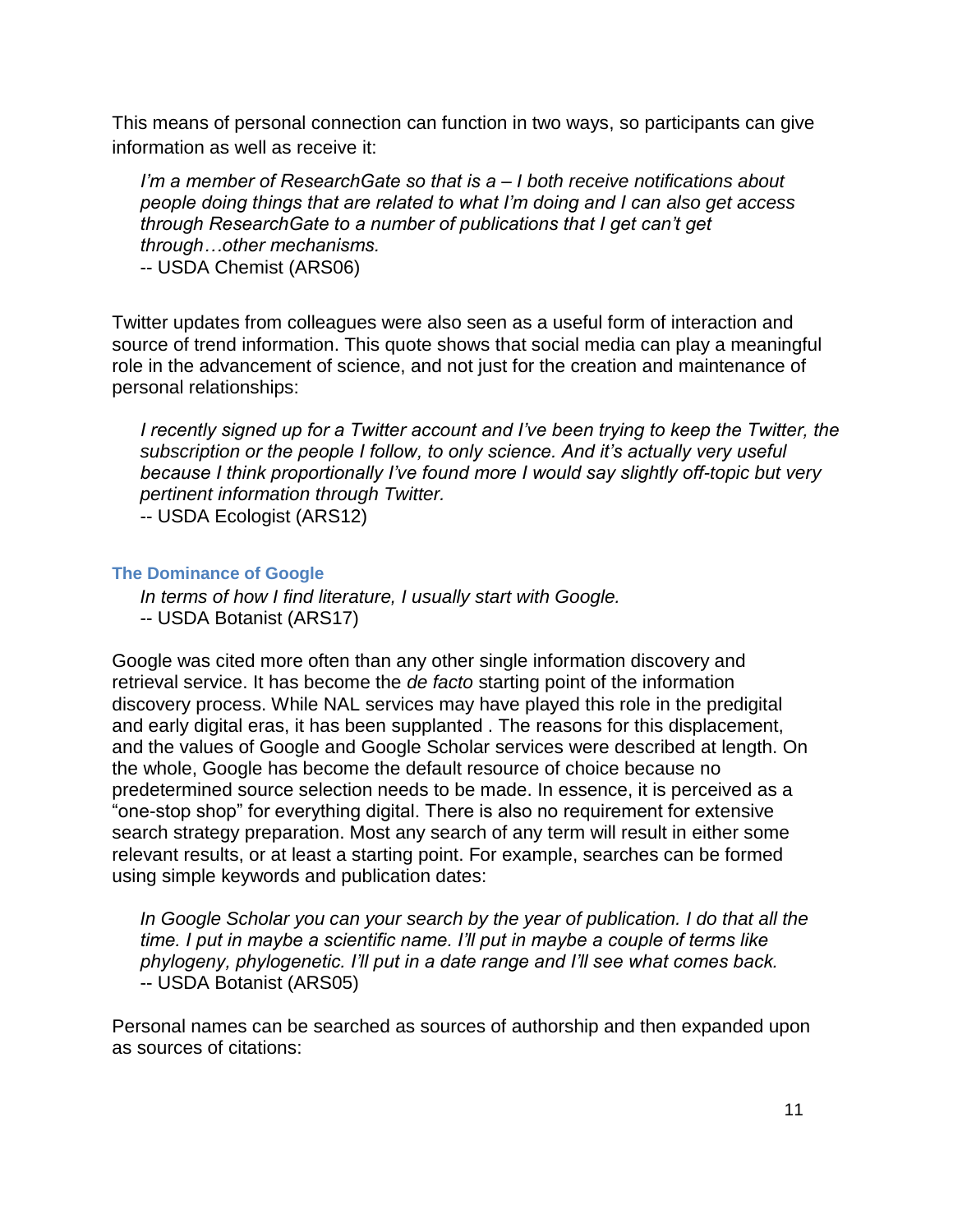*[Y]ou can plug in somebody [to Google Scholar] that you're interested in. If you're read a paper you think is really worthwhile, then you can see who cited that paper. That I find very helpful.* -- USDA Economist (ERS02)

Finally, scientific terms such as gene names can be searched using Google:

*I get asked a lot of questions off the web, then I delve into, I usually, like I said, I use Google Scholar. I may have to look at our classification say of a particular genus. Or if I'm dealing with something in a particular genus, I may decide to look at all of the names we have in that genus. And look at it in a more current context. So then I would go to Google Scholar.*

-- USDA Botanist (ARS05)

#### **Conclusion**

Our interviews demonstrate that USDA researchers deploy a variety of strategies to find and retrieve information sources to aid them in their research process. They seek to stay on top of trends in their field through regular literature scans, serve on editorial boards to remain engaged with new work, and attend conferences to hear from colleagues. They mostly seek and use articles from peer-reviewed journals, deploying a range of search strategies to query the available access systems with varying success. Overall, the dominant method for discovering relevant literature was Google. Scientists appreciated the ability of Google Scholar to help them find relevant materials while searching a number of information sources. These lessons should inform NAL, and all libraries, as they seek to support their users in pursuit of relevant information. Behaviors and expectations for search are shaped by Google, but library systems still have an important part to play in the agriculture information seeking environment.

#### <span id="page-11-0"></span>**Researcher Collaboration**

*The sunflower was brought to me by a woman who had been a Masters student who I had advised while she was doing her Masters at the University of Maryland. And who works as a landscaper and with a local nursery so she gets plenty of opportunity to see a wide variety of plant material. And she's brought a number of things to my attention. The maple samples were brought to us, were sent to us by the person whose property the tree is growing on. But we were identified as having a potential interest through a graduate student, I think at University of Florida, and has also sent samples or arranged for samples to be sent to a number of other researchers working with trees or ornamentals.*

-- USDA Plant Pathologist (ARS06)

The previous section demonstrated that USDA researchers view professional meetings and other interactions with colleagues as vital to their information seeking behaviors. This section focuses on collaboration and social interaction between agricultural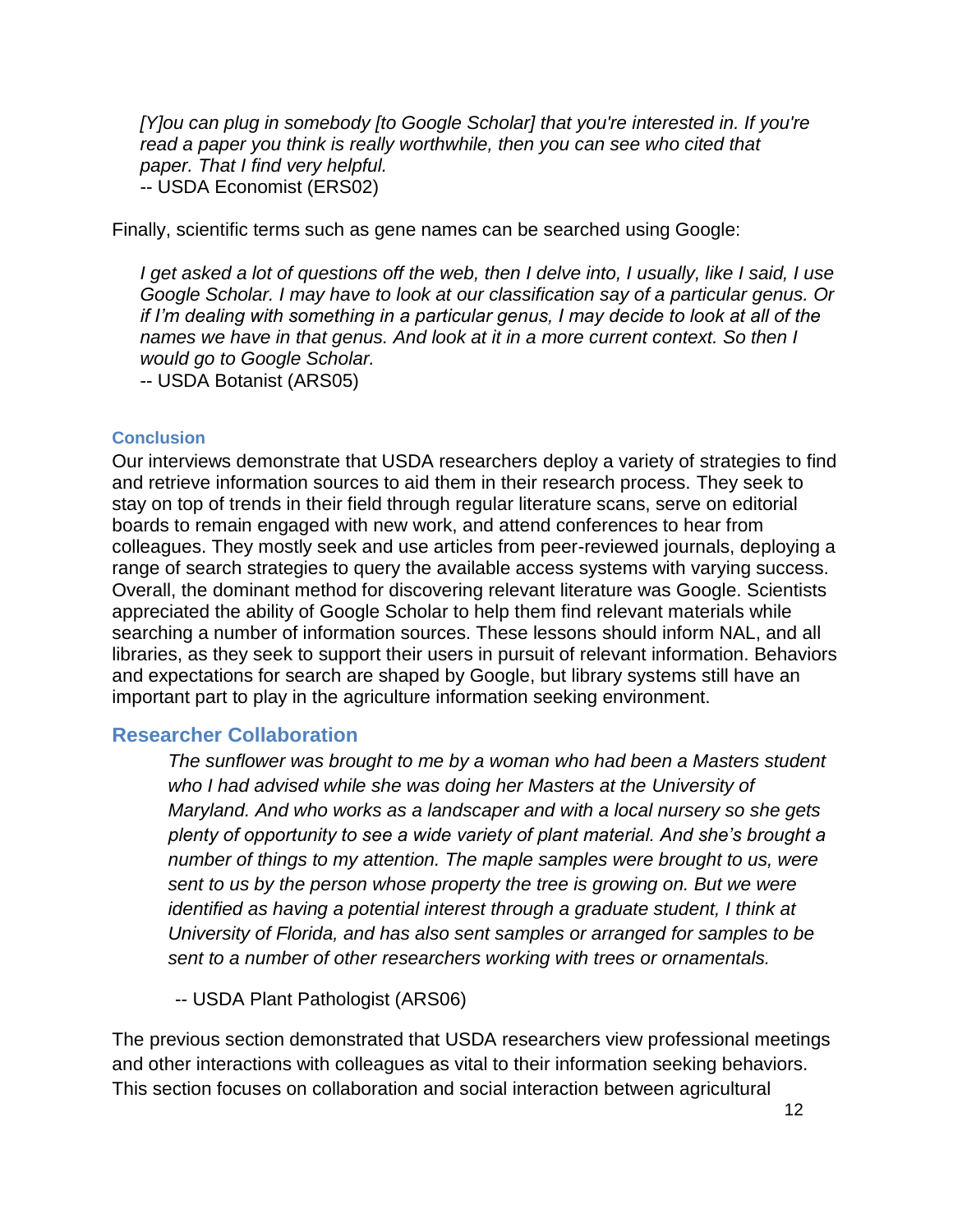researchers and the ways in which the participants in this study work with others in their social networks. The importance of collaboration and its many manifestations across participants' professional experience came up repeatedly during our interviews. Nearly every participant engages in collaborative activity, whether in their typical research practice or more generally through their social networks. The results presented in this section reveal ARS scientists, who are deeply embedded in social networks, collaborating with colleagues inside USDA and across the wider scientific landscape.

#### **Collaboration on Specific Projects**

Some participants collaborate in order to achieve their primary research goals. For these scientists, collaborative science is essential to generating new knowledge and contributing to the research mission of USDA.

### *Within USDA*

The USDA research ecosystem is diverse, spanning the full range of agricultural domains. Participants discussed how they collaborate within USDA during their research workflows; for ARS03, collaboration is central to his work. He related the scope of collaborative efforts in his lab to include:

*. . . 70 different researchers out there that are doing projects with us…I work with people who are ecologists, people who are geospatial analysts, people who can do statistics, people who can do…landscape modeling and economists. And I kind [of] almost view myself as kind of like the hub of that wheel that tries to bring all of the spokes together.*

-- USDA Geneticist (ARS03)

Beyond their own research groups, participants also discussed interacting across USDA agency lines. Two ARS researchers reported working with colleagues in the Animal and Plant Health Inspection Service (APHIS). ARS17 explained how she worked with APHIS staff and the benefits she gains through the collaboration:

*We have two USDA APHIS mycologists collocated with us in this lab. So there's a lot of back and forth with them, so I can connect with their broader community through them.*

-- USDA Botanist (ARS17)

Another participant, ARS06, recounted an example of working with APHIS and international partners to study a virus in lilies. In the excerpt below, he describes how his relationship with APHIS allows him to bridge the gap between research and impacts on agricultural products: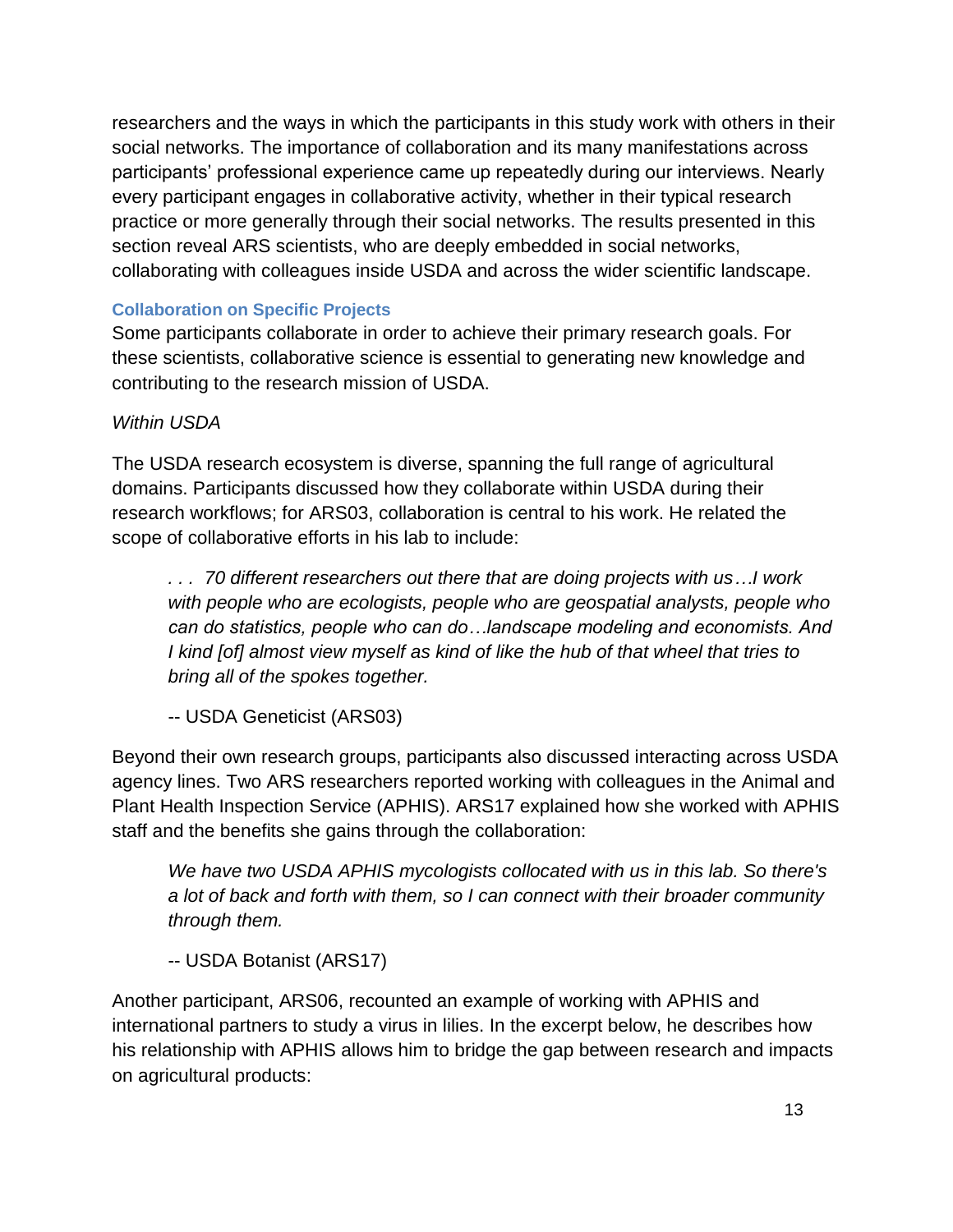*Three years ago we identified a virus in lilies that had not previously been reported in this country and it was found in lilies imported from the Netherlands. So after I found and identified that, I contacted APHIS to notify them and eventually received some farm bill funding from APHIS to do further work …I've also been working on that in collaboration with my colleague in Italy and with colleagues in the Netherlands who had approached the two of us to develop an infectious clone of the virus to label with a fluorescent protein and then use that to track the progress of the virus through infecting lilies.*

-- USDA Plant Pathologist (ARS06)

Research Leaders (RLs) articulated their roles in interactions across ARS research units. ARS14 described her work as a facilitator of the team she leads:

*I am a strong believer in team research and having more assets and/or people involved on projects can lead to a more creative or innovative or better solution to a problem, or more information.* 

-- USDA Molecular Biologist (ARS14)

In these collaborations, our participants described activities which they see as central to their work and expected by their peers. They take advantage of their colleagues in USDA to leverage different types of expertise and execute their research projects.

### *Outside USDA*

Our participants also reported engagement with a wide network of collaborators outside USDA. The reasons for these collaborations range from the general to the specific. ARS17 outlined her vision for collaboration which extends beyond ARS and USDA to other departments in the federal government as well as university researchers:

*We work with university professionals. We work with extension people that are of course intimately involved in agriculture. I've worked with people at the CDC, in medical schools. So yes, I do work with a broad diversity of other researchers in different disciplines unrelated to agriculture.*

--USDA Botanist (ARS17)

ARS10 also mentioned working with researchers at the CDC:

*[I'm]…working with colleagues at the Centers for Disease Control who bank serum from large numbers of Americans…*

--USDA Zoologist (ARS10)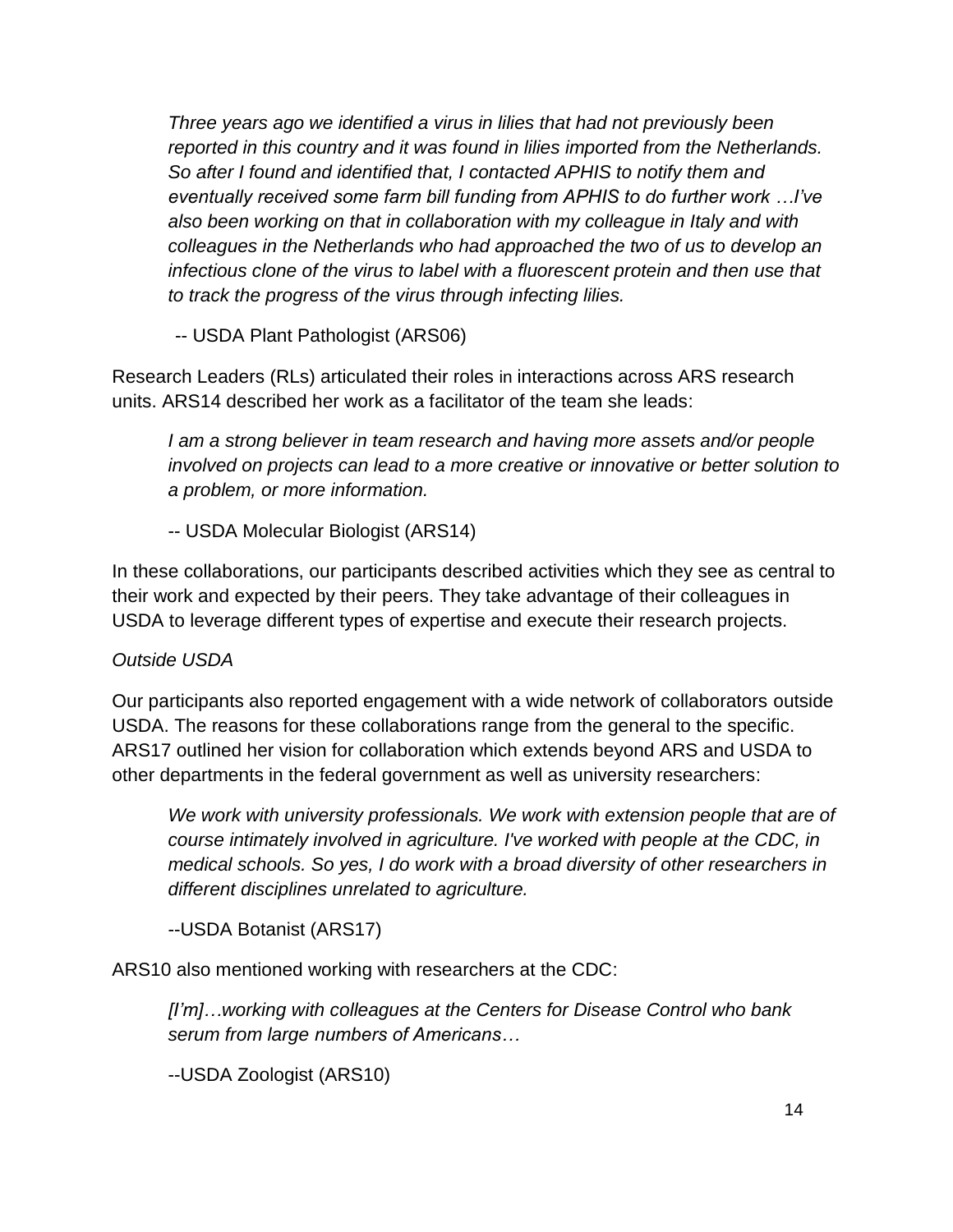For other participants, they obtain research materials through collaborative relationships. These researchers rely on their social networks to provide materials for them to analyze. In the quote beginning this section, ARS06 explained how she was provided multiple samples to analyze by a former student. Others also mentioned being sent or given physical samples to analyze. ARS14 explained that she also may provide information to these contacts upon request:

*[when] researchers become aware of certain things that we work on -- a particular kind of bacteria, or they have received information that we have biopesticide strains available…they will contact us.*

--USDA Molecular Biologist (ARS14)

For ARS12, his work at ARS and the reputation he's built as a scientist leads to new collaborations:

*I have had situations where people call me up and say ... I read this paper that you wrote and I want to do those techniques with my experiment but I don't have those skills. Is there a way to collaborate on this or could you help me on my project? So, I've had those types of interactions…once you start to get*  established and have publications and meet people at meetings, there's a lot of *people that will want to come and work with you. . .*

--USDA Ecologist (ARS12)

ARS 14 explained that one of her collaborations arose out of a specific methodological expertise which was absent in her lab:

*Sometimes the projects come out of a recognition of [expertise] that we're lacking in this laboratory… if we wanted to do [a specific type of analysis] in chemistry research, we had to find someone who had that equipment…would need to seek a collaborator outside of our lab group . . .[we have] loads of university collaborators…of course, obviously related to our mission to control the insect or the broader mission of the USDA.*

-- USDA Molecular Biologist (ARS14)

Other participants highlighted international collaborations as important components of their research. ARS03 explained that he's hosted many international colleagues at his lab in Beltsville and gathered materials from other international scholars in service of comparative analysis: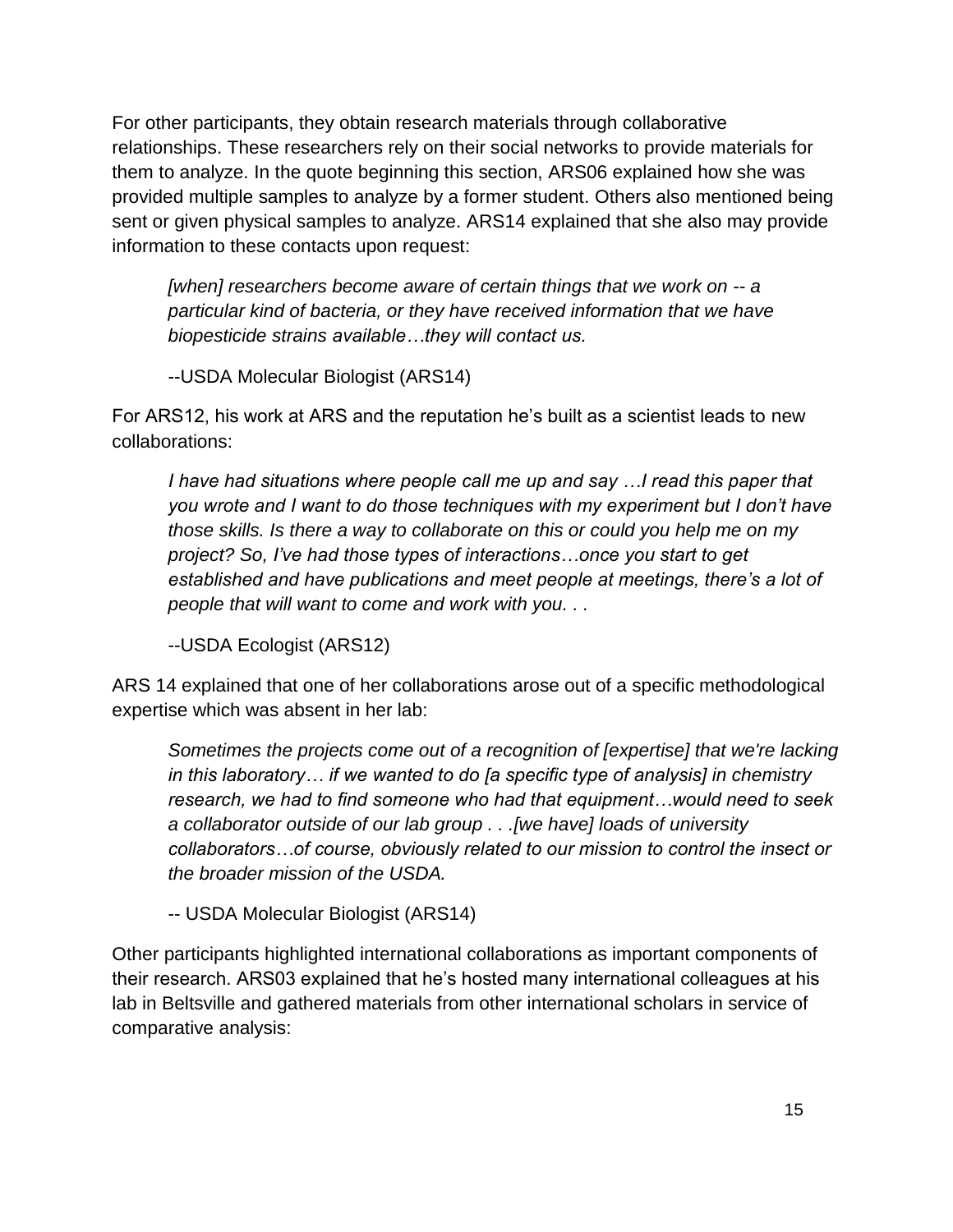*We have collaborators here at Beltsville, who are from all over the world. I've got people who are in China, some in Israel. We've got somebody here from Mexico, Brazil, Canada . . . South America, Central America. We've got a group from Italy, from Switzerland, Netherlands, all over the world people send materials to us because we're trying to collaborate as to what we're seeing here in the United States.*

-- USDA Geneticist (ARS03)

ARS01 has worked extensively in other countries during his career, and recounted a few of his challenges using different online systems to collaborate with non-USDA researchers in other countries. He has employed multiple techniques to get international collaborators the data they need to do their work.

*They really limit what you can use. [Systems] that people in Ecuador and Brazil can access, USDA says it's illegal to use. So, getting data was a matter of getting Excel files attached to an email and then trying to build a data sets, because - and trying to -- USDA Connect is great. When that came out, that was . . . SharePoint access by non-USDA people SharePoint, they say it's easy but it's not.*

-- USDA Agronomist (ARS01)

### **General Collaboration and Social Interaction**

While much of the collaboration described by our participants was focused around a specific research project or situation, they also touched on more general interactions with colleagues that affect their work in various ways.

### *Within USDA*

Most of our interviewed participants work in the Agricultural Research Service but the sample also included employees from the Forest Service and Economic Research Service. Collaboration happens on many different fronts regardless of agency. ARS12 reported work with other agencies on more applied projects as a complement to her primary research agenda:

*I've collaborated with other agencies in different ways, not necessarily on research . . . within USDA my collaborators, interagency collaborators, would be in NRCS. That's probably the most closely aligned agency to the work we do.*

--USDA Ecologist (ARS12)

ERS01 talked about how he works with scientists from other agencies even though he is an economist by training: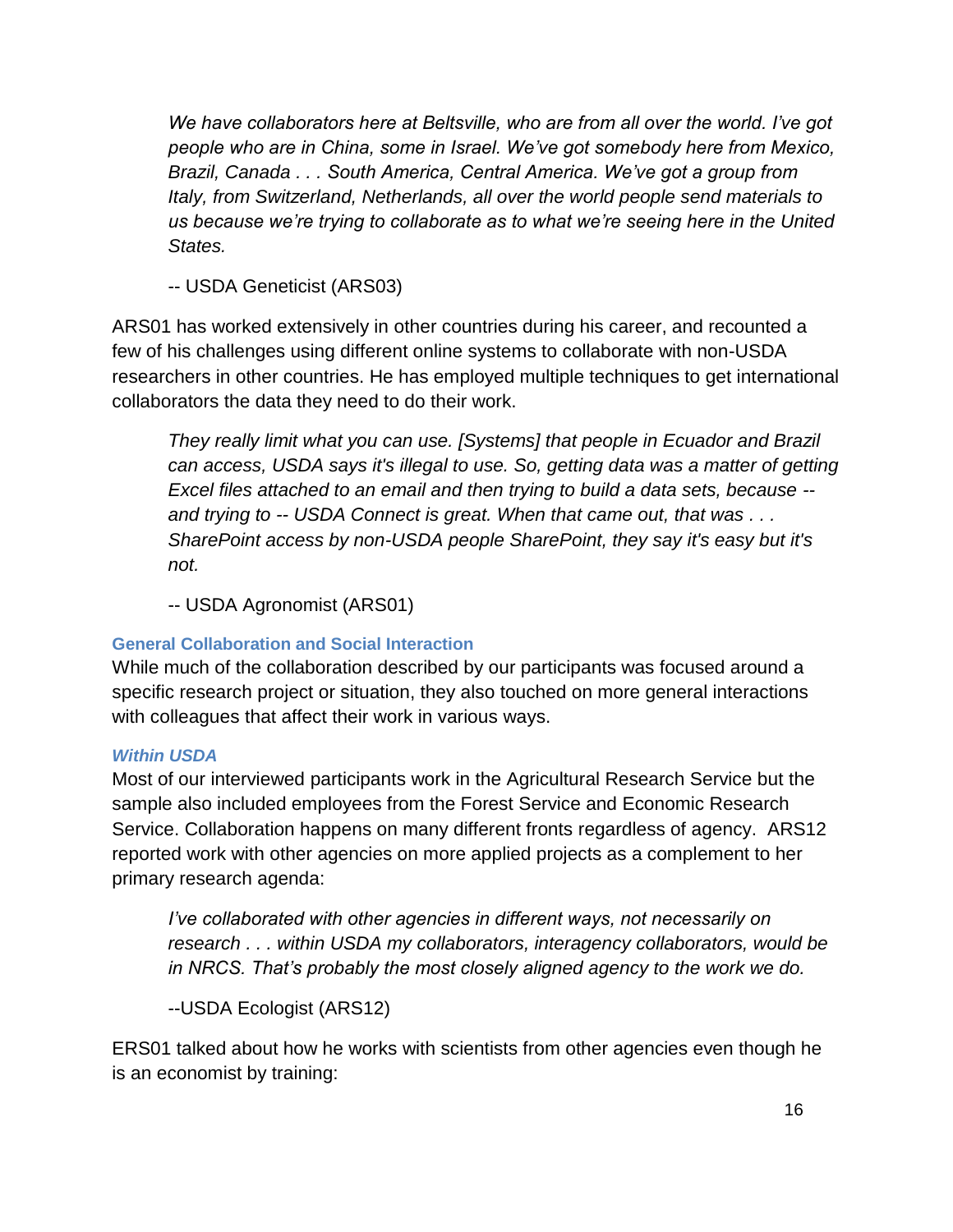*I'm in an area where over the course of my career I've worked more closely with scientists. I'm more likely to occasionally want to look at something in a scientific publication as opposed to an economic or social science publication.* 

-- USDA Economist (ERS01)

Participants from ERS commented on the general collaborative environment at the agency. ERS03, a relatively new employee, praised his colleagues for helping him solve challenges encountered on the job:

*I've had issues where computer programs take a very long time to run...there are other people here who have recently been hired, who are really computer savvy. And I feel like if I had similar problems again, I could talk to them and they would help me surmount them pretty easily.*

-- USDA Economist (ERS03)

Some participants expressed more nuanced views of collaboration, such as ARS09 who related difficulty in finding collaborators:

*I am not a plant physiologist. See, a breeder has to kind of wing it sometimes. If you don't have a collaborator sometimes you just kind of have to try it and see if it works.*

-- USDA Plant Geneticist (ARS09)

Libraries can function as organizational hubs, bringing together researchers from different disciplines to forge new collaborations. This represents a unique opportunity to strengthen both the research outputs resulting from collaborative science as well as the relationship between NAL and USDA scientists.

### *Outside USDA*

Many respondents noted that their social networks extended well beyond USDA into a range of academic disciplines. As members of specialized research communities, the researchers we spoke to felt connected to their broader disciplines in addition to their colleagues at USDA. Many reported going to conferences, professional society meetings, participating in conference calls and other events to meet colleagues and keep up with trends in their field. Some, such as ARS06, have been members of these communities for decades. She related her experience in a professional society:

*The network that comes through that meeting has been an important resource for me over the years. I've been participating in that group since 1984.*

--USDA Chemist (ARS06)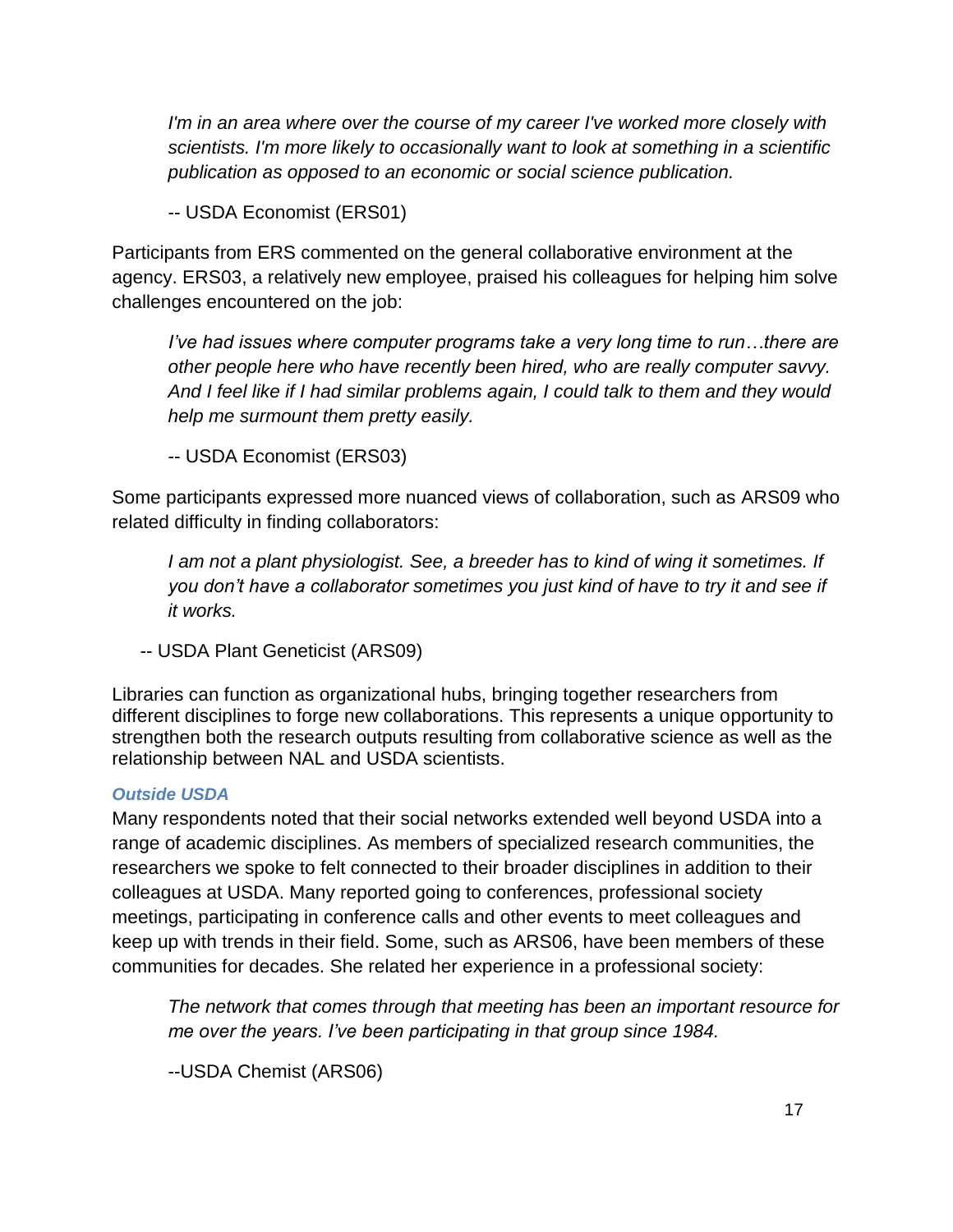Other participants explained how they remain involved in their research communities in different ways. ARS09 explained that reviewing grants is especially valuable for her:

*I serve on grant proposal committees at a couple of levels and I find that that is the most helpful. I used to go to big meetings but I find that the current trends in genetics are based on organisms that are very dissimilar from [mine] and would be difficult for me to use.*

-- USDA Plant Geneticist (ARS09)

University researchers are most helpful to ARS12, who enumerated:

*Strong ties to University of Maryland, North Carolina State University, Cornell, Penn State and University of Maryland Eastern Shore, as well as the Lower Eastern Shore Research and Education Center, which is [in] Salisbury.*

-- USDA Ecologist (ARS12)

ERS02 finds it most helpful to seek conversations both in and outside of his home agency:

*I find it's very good if I can speak with people that don't work at ERS. It's wonderful working at ERS, because you have somebody working here who knows just about any question connected agriculture – economic question connected to agriculture. Somebody's going to know how to answer, or they're going to know who to ask how to answer it. That's harder when you get outside of here, and it's harder when your contacts start retiring.*

---USDA Economist (ERS01)

Sometimes, collaboration and data sharing arise out of a serendipitous meeting. ARS12 recounted an example of this:

*At a society meeting in Minneapolis . . .I went to a bar to eat dinner and I didn't know anyone up there at the time. Sat down next to a guy, started talking to him. He asked what I do. He said oh, I do some of the same stuff but the people in my lab really do that plant genomic stuff. Gives me his name, I write to him. He connects me with his collaborators at Clemson and so I mailed the hard drive with the genome down to them and they started analyzing it for me.*

-- USDA Ecologist (ARS12)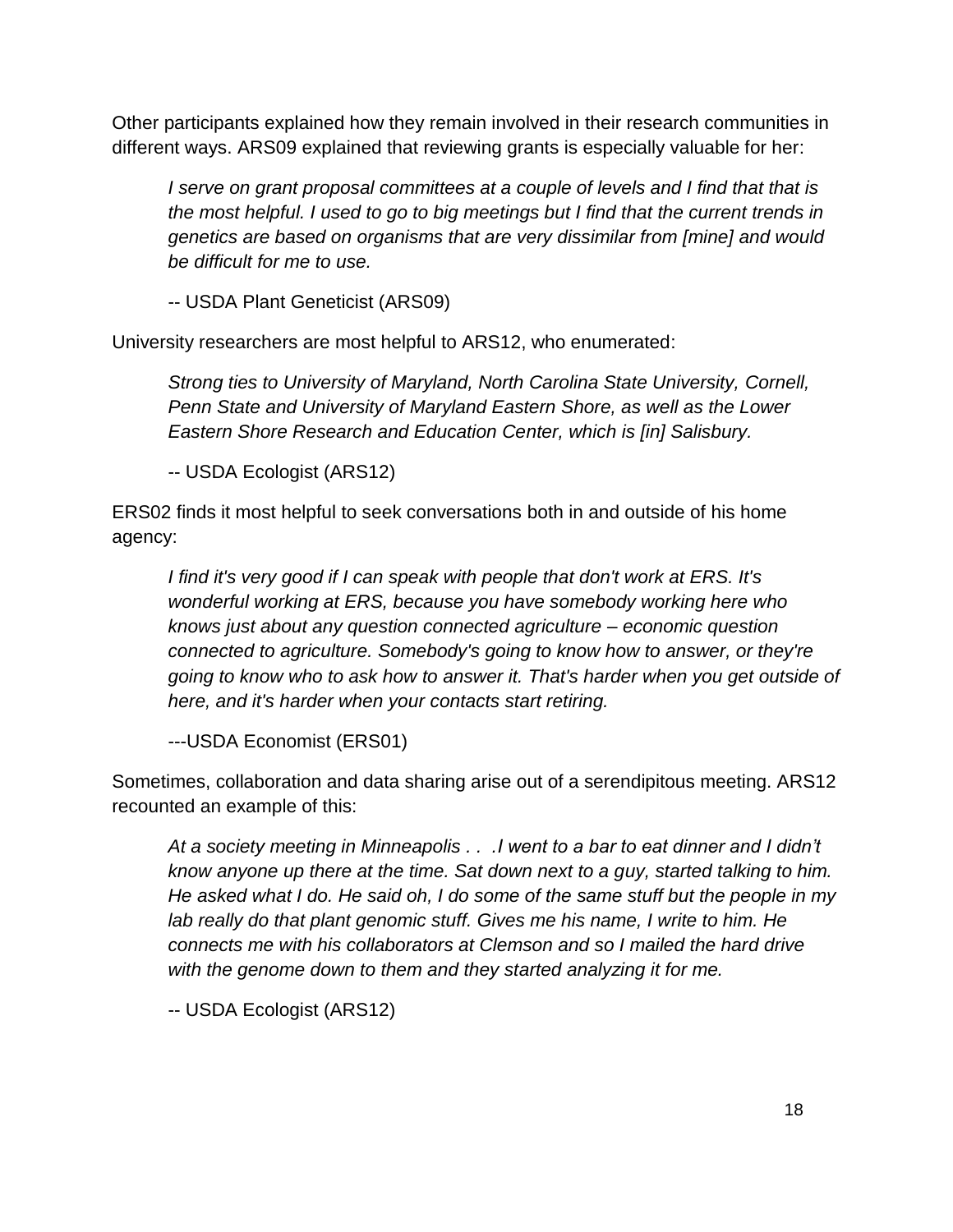Here, we see the value of conference attendance playing out in research activity. Through this chance meeting, ARS12 gained new collaborators and the ability to conduct new analysis on existing data.

#### **General Opinions on Collaboration in Science**

While explaining their experiences and research practices, participants shared their impressions and views on collaboration in science and what they would change to make collaboration easier in ARS. Participant ARS09 wished for more:

*Mentoring, networking not just for socializing because I can't stand socializing, but working together on a common vision of the world as being a better place even if it's just my little corner.*

--USDA Plant Geneticist (ARS09)

ERS02 echoed the sentiment that more communication between agencies would be beneficial:

*In general, I wish I had more awareness of what goes [on] – I wish there was better communication between the agencies within REE.* 

--USDA Economist (ERS02)

ARS09 pointed out the importance of collaboration and social relationships outside the scientific community. She felt these relationships made her work easier and were positive influences on the workforce morale. She wondered how she could generate:

*. . . an expansion of the camaraderie that I have with several people here at BARC. Our research support services, our facility services . . . All kinds of people that you wouldn't think a scientist would turn to.*

--USDA Plant Geneticist (ARS09)

Finally, ARS06 shared additional views of collaboration and the benefits of research conducted in partnerships. He pointed to international colleagues as sources of positive collaborations and expressed his hope that others within ARS would embrace the benefits he's reaped through this mode of research:

*Over the years I have worked with some people who very much wanted to keep their own hands on the projects and didn't want to cooperate on certain things. And that hampered research. I think when people open up and share with their colleagues a lot more gets done. It enables you to have your finger in a lot more pies and contribute more broadly . . . I get so much out of my interactions with my colleague in Korea and my colleague in Italy and then with some of my other*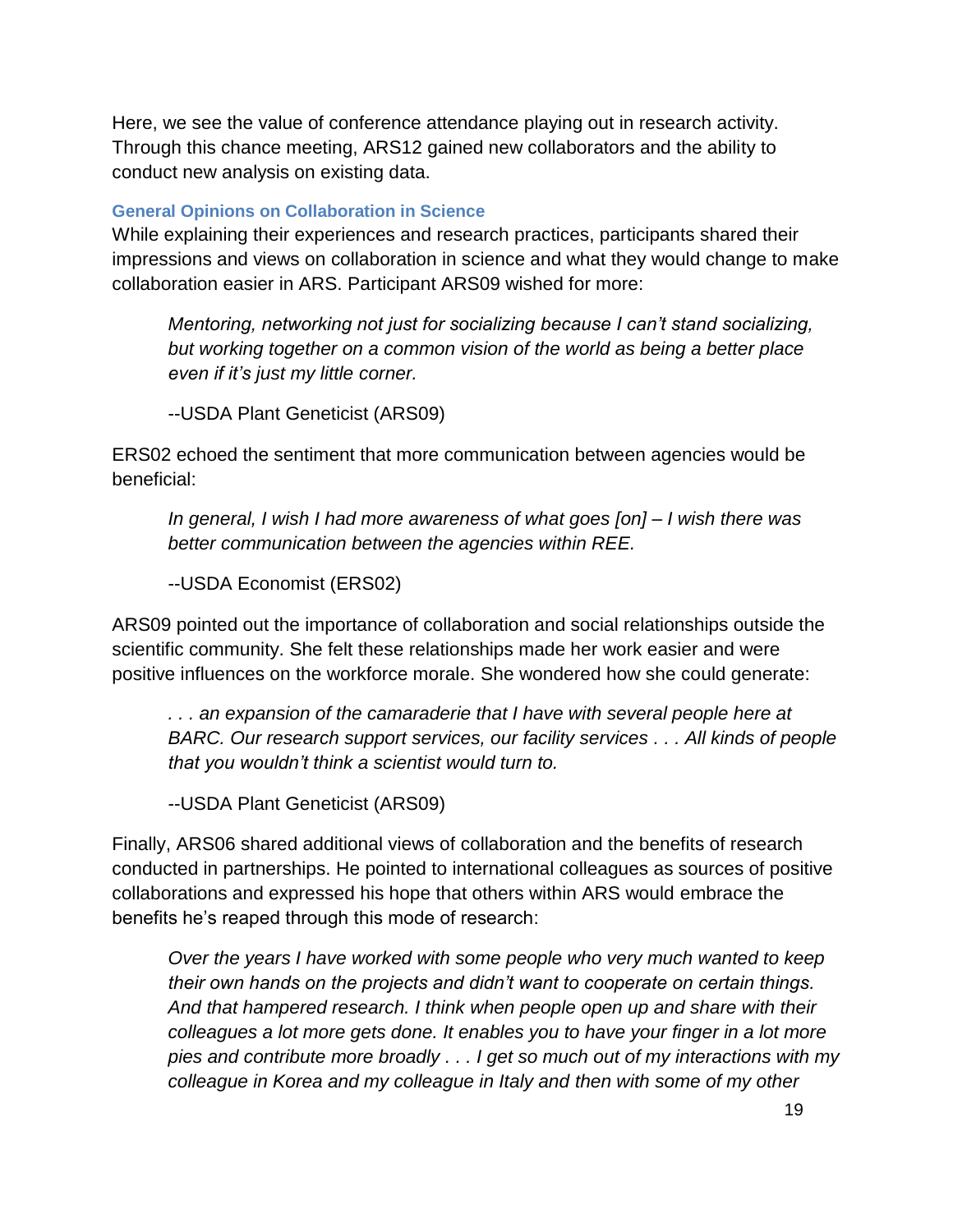*colleagues here that allow me to do things that there's no way I could do just by myself.*

-- USDA Plant Pathologist (ARS06)

#### **Conclusions**

The USDA researchers we spoke with throughout this project engage in a range of collaborations which aid their work and expand their research communities. Within the agency, across the country, and around the world, USDA researchers work with colleagues to develop research ideas, expose themselves to cutting-edge work, access international communities to conduct research, and to continue innovating in their work. The diversity of collaboration was a hallmark of our interviews; many participants had stories of engaging with their colleagues which were unique.

One primary takeaway that emerged was the sentiment that many researchers sought additional infrastructure to help them find collaborators and establish new relationships. This could be an opportunity for the library to define itself as a hub for researchers seeking partners in their work.

### <span id="page-19-0"></span>**Data Management: The Importance of Data**

*Twenty years ago when they started this study, they probably never thought of where it might go in the sense of, you know, how complex storing, archiving and accessing that data would be. And it's really a project unto itself. And I think the scientist realizes this. He's not stupid. He knows that this is an issue.*

-- USDA Ecologist (ARS12)

Many organizations recognize that the next frontier of digital library services is support for the data management life cycle. Two trends are converging: the rise of dataintensive approaches to research (e.g., genomics and other big data methods) and the increasing expectations of openness (including open data) in the research process. It is therefore no surprise that digital data management was a hot topic for the agricultural researchers that we interviewed. As NAL makes major investments in resources or systems, it makes sense to understand how researchers feel about data now and where they hope to be in the future.

What kinds of data, tools, and repositories are familiar for NAL users? Do they feel ready to comply with requirements to make their scholarly data available? What do they need to thrive in the new data-rich landscape?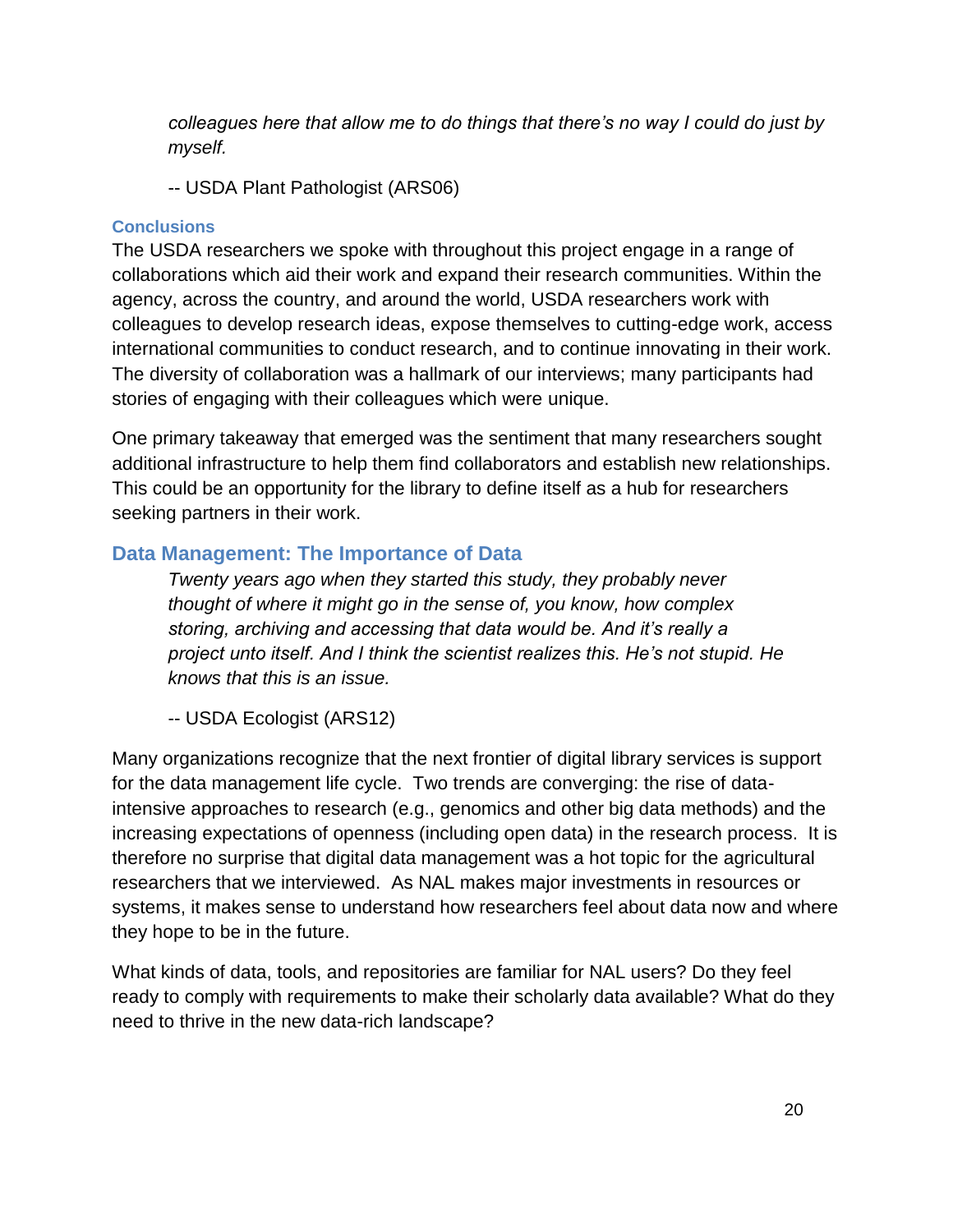This section reports on researcher experiences and challenges in five broad areas: data types, data skills, data sharing, access to and use of data (including big data), and impact of data.

#### **Data Types**

Our researchers mentioned a wide variety of data types and tools and methods for working with data: images (of plant or animal microscopic structure for example), databases (of collections information, of genetic sequences, of biological taxonomy for example), spreadsheets of experimental results, and computer models:

*So we're all about the pictures, you know, we're all about the visual arts, is what we are. And all of the electron microscopy images are all black and white, so we add color to them after the fact. We use Photoshop.*

-- USDA Geneticist (ARS03)

*Excel files, Excel files, Excel files. Yeah, so Excel is my best friend and the more I learn about it the better friend it becomes.*

-- USDA Plant Geneticist (ARS09)

*There's qualitative interviews, for example. . . . And then, with computer models, you end up with, you know, tables of data points that you can say, "If you do this, then this happened. If you did this, then this happened," and so forth.*

-- USDA Economist (ERS03)

*We do genotypes, RNA-seq and we have huge data sets and we have a database that is restricted access for this XXXX host genetics consortium that we work on.*

-- USDA Chemist (ARS08)

#### **Data Skills**

While all researchers talked about their data, there was a major split between those who eagerly adopt new technologies and techniques for working with data, and those who lamented their lack of skills or the lack of help. For example, one researcher is an avid user of electronic lab notebooks (ARS01), while others are skilled at modeling or using data or text mining:

*We have a summer intern who's using text mining programs to try and pull data out of these documents. And so that's something that I'm exploring a*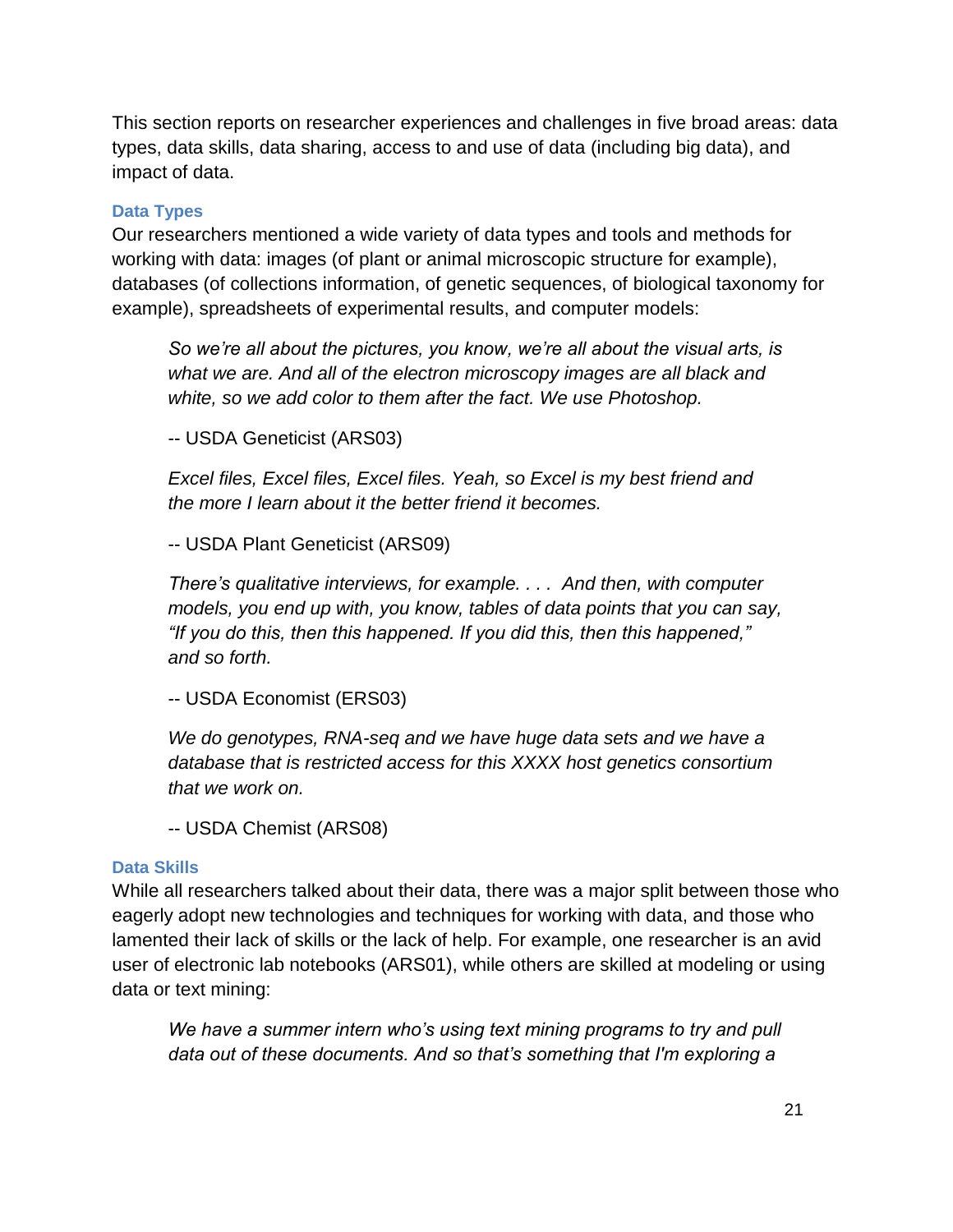*lot more and using text mining software to basically get a lot richer information about these areas.*

-- USDA Economist (ERS03)

*I have my own program that mines published data from weather stations around the world. So I use that as my own dataset.*

-- USDA Research Plant Physiologist (ARS11)

This group often cultivates their own skill set, in part because no other help was available:

*I have also used computer simulations of more complicated models that you can't solve by hand. And I have plenty of experience . . . [but] not as much experience as a person who - that's their main livelihood.*

-- USDA Economist (ERS03)

*Well how can I modify the data? I got to write a program. Do you see anybody around here who's going to write it for me?*

USDA Agronomist (ARS01)

However, many researchers feel they simply don't have the right skills. For example, one research group set up a master database but lacks the skill to extract just some of the data for publishing:

*I don't think the scientist has the capacity to parse the dataset and say we've published on this yield or the weed competition. . . . Let's take that portion of the dataset and make it publicly available.*

-- USDA Ecologist (ARS12)

They struggle to keep up with changes in techniques:

*I have lost my ability to do sophisticated statistical analysis as I've gotten older.*

--USDA Economist (ERS01)

*I wish that we had more capacity for bioinformatics and for staying on top of the data analysis. . .. we're sort of mid-ish career kind of folks and so this whole computational biology and bioinformatics era . . .. It's not our*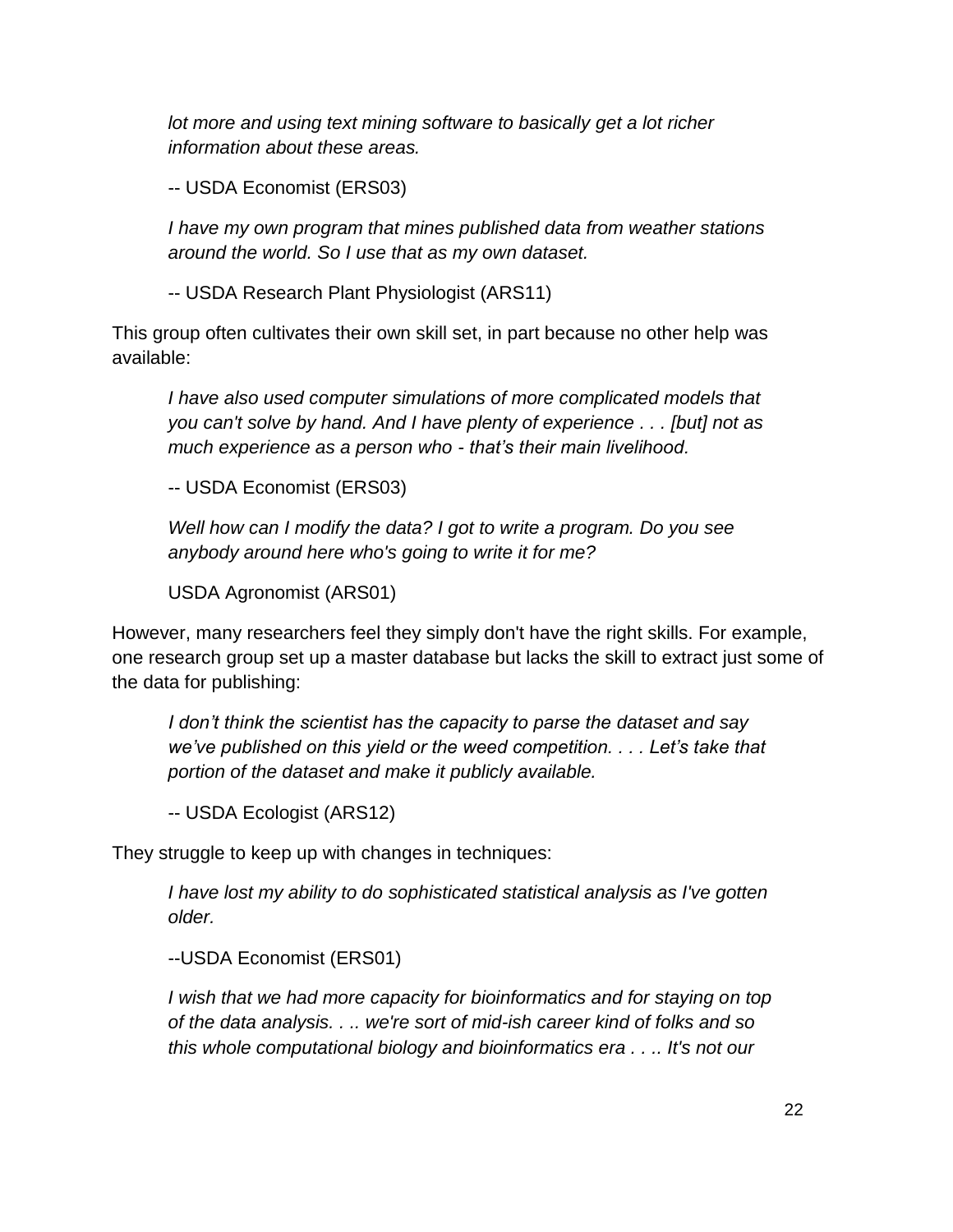*native tongue, our native language to be doing these things. That's created some challenges for us. We're having to try to learn.*

-- USDA Supervisory Plant Pathologist (ARS13)

Some are frustrated, especially with respect to federal security requirements or the ARIS database:

*My developers were like, "Why is this my job? . . .. I'm not supposed to be the security assessor kind of auditor." . . . Then . . . the actual bench research people, they're like, "My, gosh. How many jobs am I supposed to have here, and try to do a decent job at any of them."*

-- USDA Supervisory Plant Pathologist (ARS13)

*We force all of this information through a secretary or a program support assistant in order that it get into ARIS . . . And then we generally restrict querying that information to those same people who know how to use this Oracle database which is very clunky.*

-- USDA Zoologist (ARS10)

At the same time, there is concern that increasing specialization in data may cause researchers to lose sight of the field and laboratory context.

*Since farming is a smaller and smaller activity - it seems like lots of new hires, like myself, have no direct experience in agriculture.*

-- USDA Economist (ERS03)

*We're having to spend more time sitting here at my computer doing analysis of data that was generated by a machine maybe then 20 years ago where I would have been in a laboratory or greenhouse doing a lot more of the data generation.*

-- USDA Supervisory Plant Pathologist (ARS13)

#### **Data Sharing**

There is general recognition of the value of sharing and providing public access to data. A number of existing repositories were mentioned, including NIH's GenBank, Dryad, CyVerse and a variety of domain-specific databases and repositories managed by USDA or by academic collaborators. Several researchers knew that journals may require them to share, but most are apparently unaware that public access mandates will soon require them to deposit their data someplace: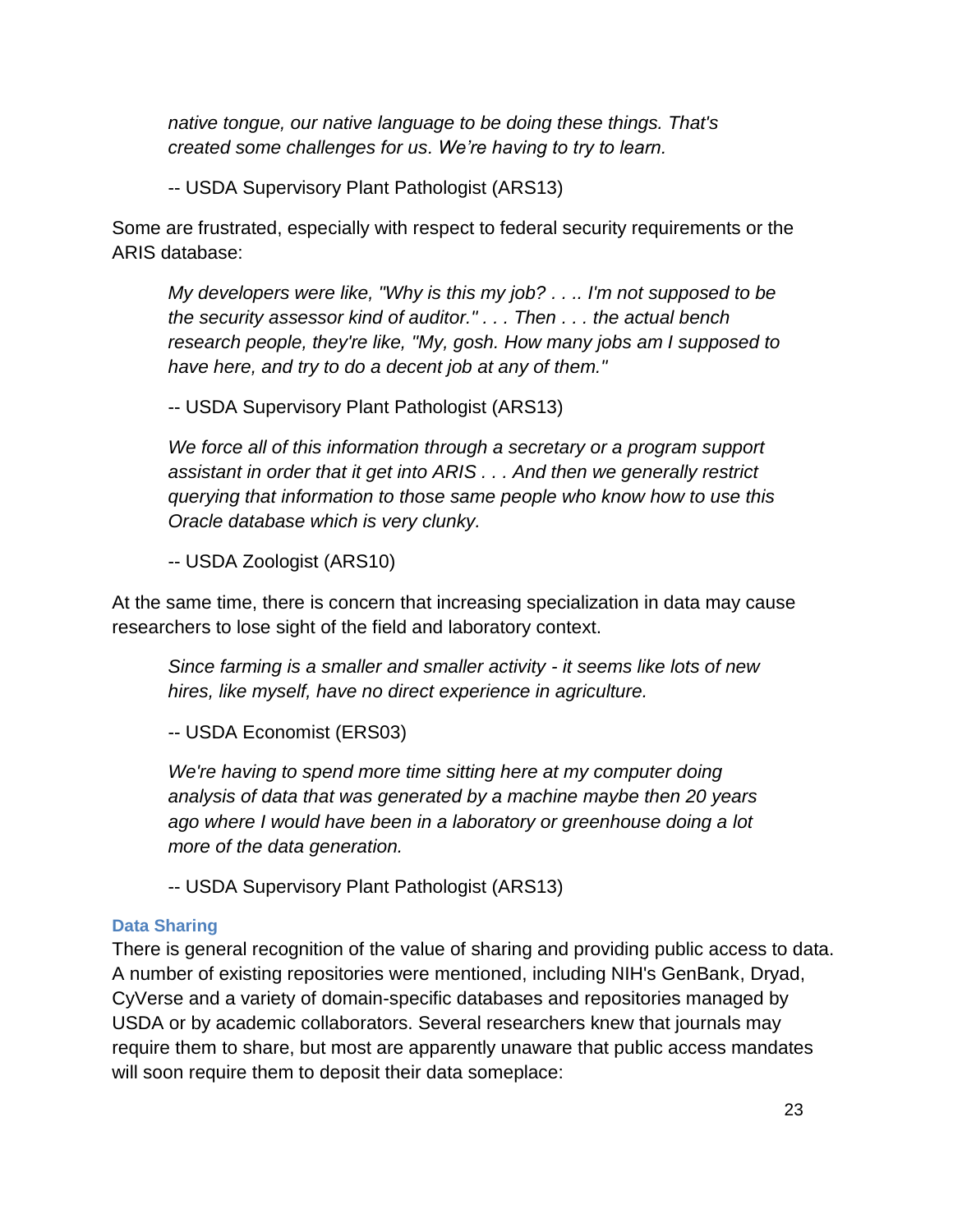*Journals are increasingly asking people to send their data along with their manuscript and so it's becoming increasingly common in one form or another.*

-- USDA Economist (ERS02)

One researcher understands that there are not yet specific repositories for all kinds of data:

*I do not believe that there are standardized repositories for the sorts of data emerging from those projects.*

-- USDA Zoologist (ARS10)

Several researchers familiar with NAL's [Ag Data Commons](https://data.nal.usda.gov/) (https://data.nal.usda.gov) were supportive *("I want that Ag Commons thing to work."* ARS14) and many agree that data sharing and archiving is a good thing:

*I think we will need something . . . that is a long term repository*. . . . *I really think a repository, a centralized resource, could really help ARS.*

-- USDA Ecologist (ARS12)

However, many researchers did not think of data when asked if they make their research products available in a repository. Interestingly, some researchers think that datasets have to be particularly significant or large in order to be worth sharing:

*I think there's probably more value in doing that with these very large datasets where a particular researcher . . . writes an interpretation of a very small fraction of that data. There's a whole lot there to be analyzed . . . So I think having public access to data is probably . . . more important with these larger scale sort of datasets.*

-- USDA Ecologist (ARS12)

Moreover, there are concerns about how to deal with follow-on requests from exposing their data:

*The whole increasing our exposure and raising our profile is a doubleedged sword for us. We certainly want the scientific community around the world to know about our collections here. . . . We're more than happy for the general public to get the information. [But] We are overwhelmed now with requests for this particular tomato or this particular watermelon or this particular peach from the general public*.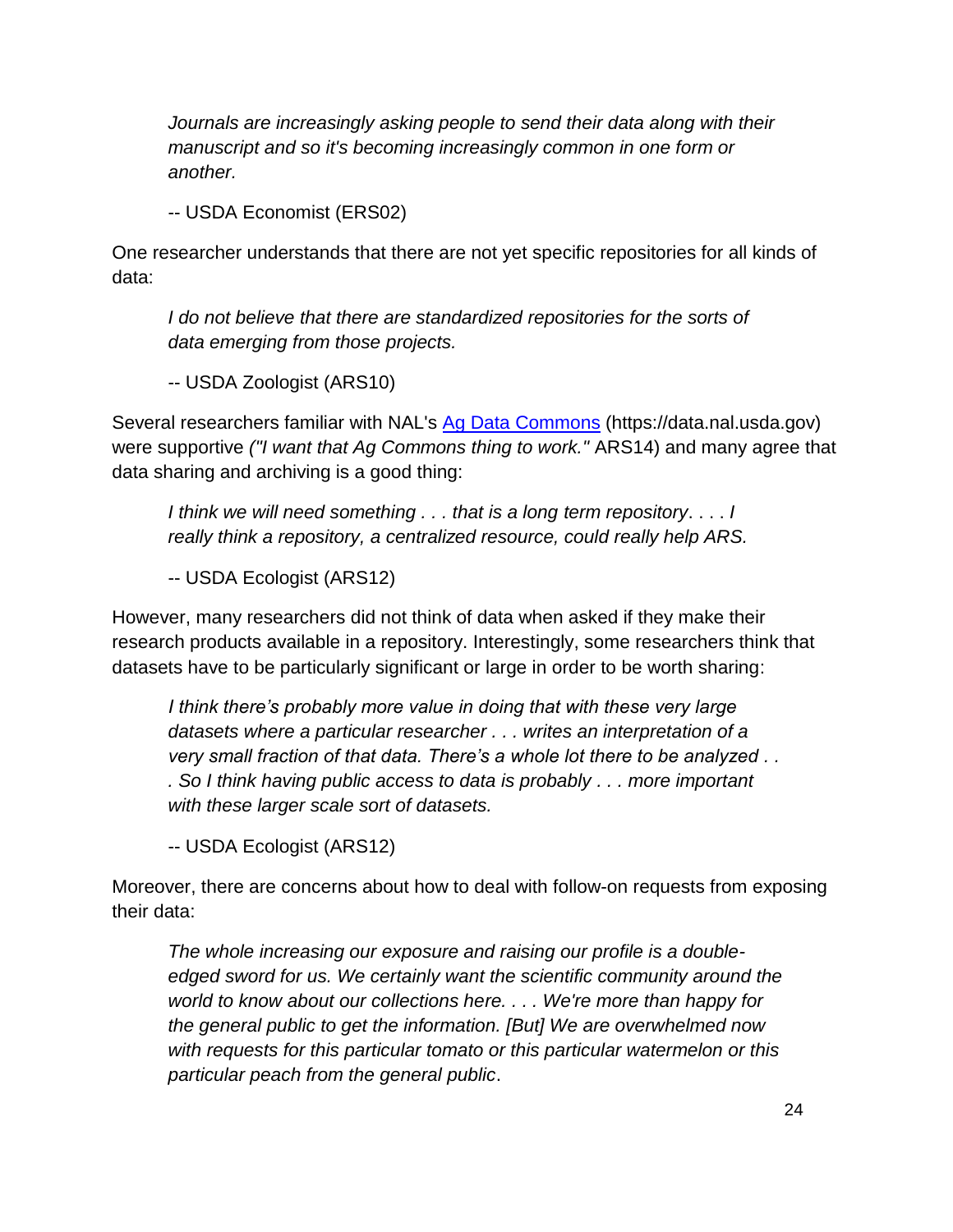-- USDA Supervisory Plant Pathologist (ARS13)

Additional concerns relate to unpublished or sensitive data, or the potential for misinterpretation:

*Although I reported some of the data, some of it I have 20 papers I can write on this. Some of it was so sensitive I didn't want to release it.*

-- USDA Agronomist (ARS04)

*His fear is well, you know, once it's out there, it's out of my control in a lot of ways . . . . And it's a real fear in the sense of that long-term study it compares organic and conventional systems. Even though it's not really designed to be a comparison of those systems . . . . You know, so interpretation of that data can be a very sensitive issue.*

-- USDA Ecologist (ARS12)

One researcher understood the importance of capturing administrative data about their research, but was frustrated when submissions must be manual and submissions were rejected for formatting inconsistencies:

*I see that the web pages are automatically populated and various reports to Congress go up from ARIS. And so you don't want some things that are all caps and some things in title case and some things in … But I'm guessing there's a 12-year-old out there who could probably figure out how to convert things.*

-- USDA Zoologist (ARS10)

**Access to and Re-use of Data** *Why re-use data*

Some researchers already make good use of existing data either to do their research or to plan an efficient research strategy:

*There's a lot out there so I can rely on NASS. I rely on some of the PubMed datasets. I look at UPA datasets. I look at USGS datasets. USGS is the National Phenology Network. That is very useful. Whatever sources that are available in the context of addressing the specific hypotheses, that's what I'm looking for.*

-- USDA Research Plant Physiologist (ARS11)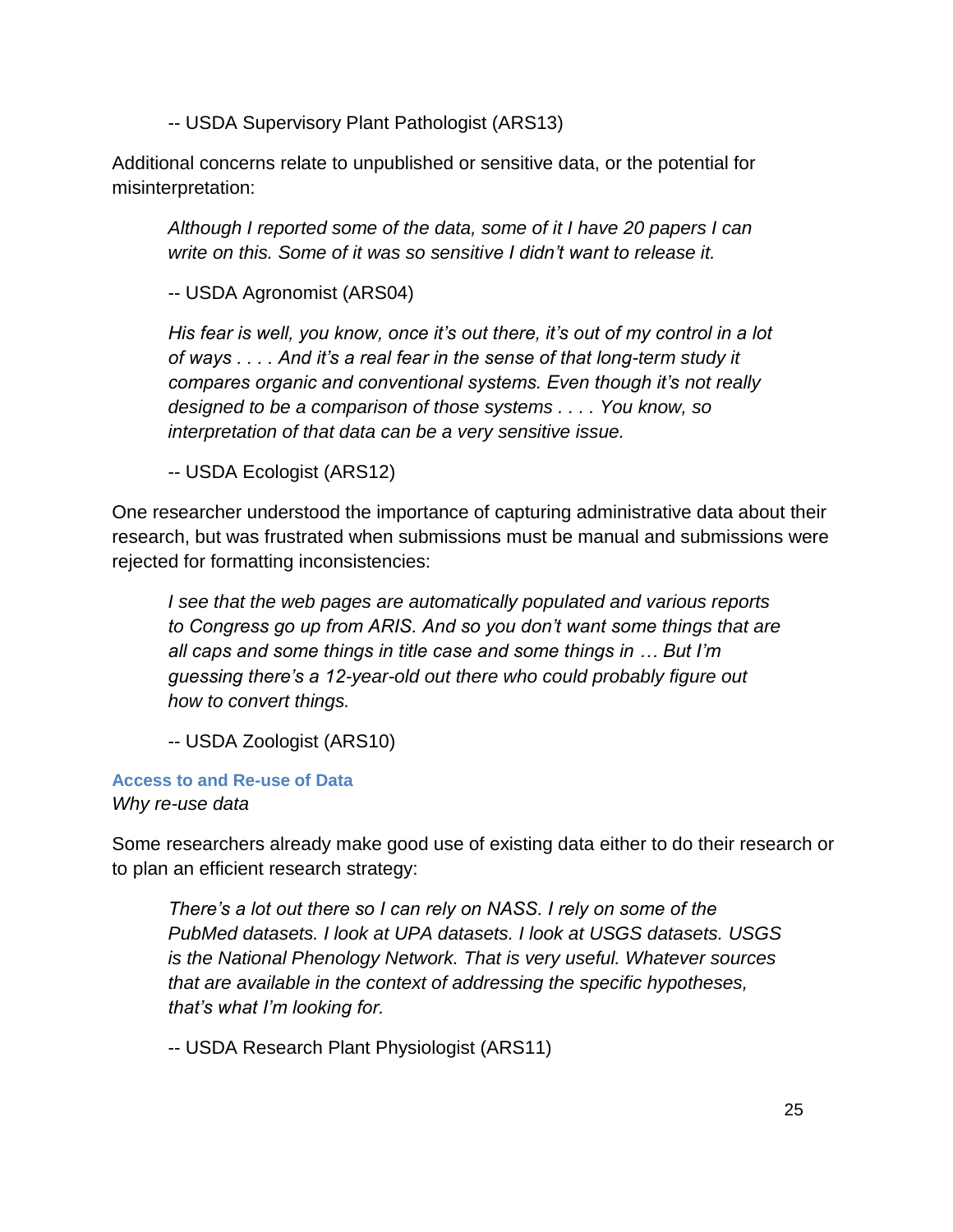*I've used those databases to get information about genes . . . basically even doing research in preparation for experimentation.*

-- USDA Ecologist (ARS12)

*So you have to do a statistically relevant number of animals and ethically you don't want to use too many . . . by using a master database we've been able to . . . keep going back to things [re-use old samples rather than sample new animals].*

-- USDA Chemist (ARS08)

One researcher understood the value of raw data (as machine readable as possible - "tidy data"), processing code, and a data dictionary (code book):

*Do you put in what you need for reproducibility? Do you have to put the code in that you analyze? . . . I say, "If not a tidy data set with a code book, send it back."*

-- USDA Agronomist (ARS01)

*Challenges with finding and re-using data*

Researchers acknowledge that NAL has begun digitizing scholarly literature:

*On the bright side, I used to spend many, many hours at NAL photocopying but now I don't do that anymore because I can simply download the data on my computer.*

-- USDA Research Plant Physiologist (ARS11)

but still face challenges finding and re-using data from NAL and other sources:

*I'm interested in climate change. Well, what was the climate here at BARC in 1920? . . . You're not going to find it. . . . And yet understanding climate change, understanding what changes that have already occurred as a means to project what will occur in the future is incredibly important. Too bad. You don't have it. Or we do have it and it's sitting in a file somewhere in a building that was abandoned 20 years ago.*

-- USDA Research Plant Physiologist (ARS11)

*Probably ten to 15 percent of the time, if I want to get some data, I have to pay a fee. So there's an obscure journal that has a really interesting*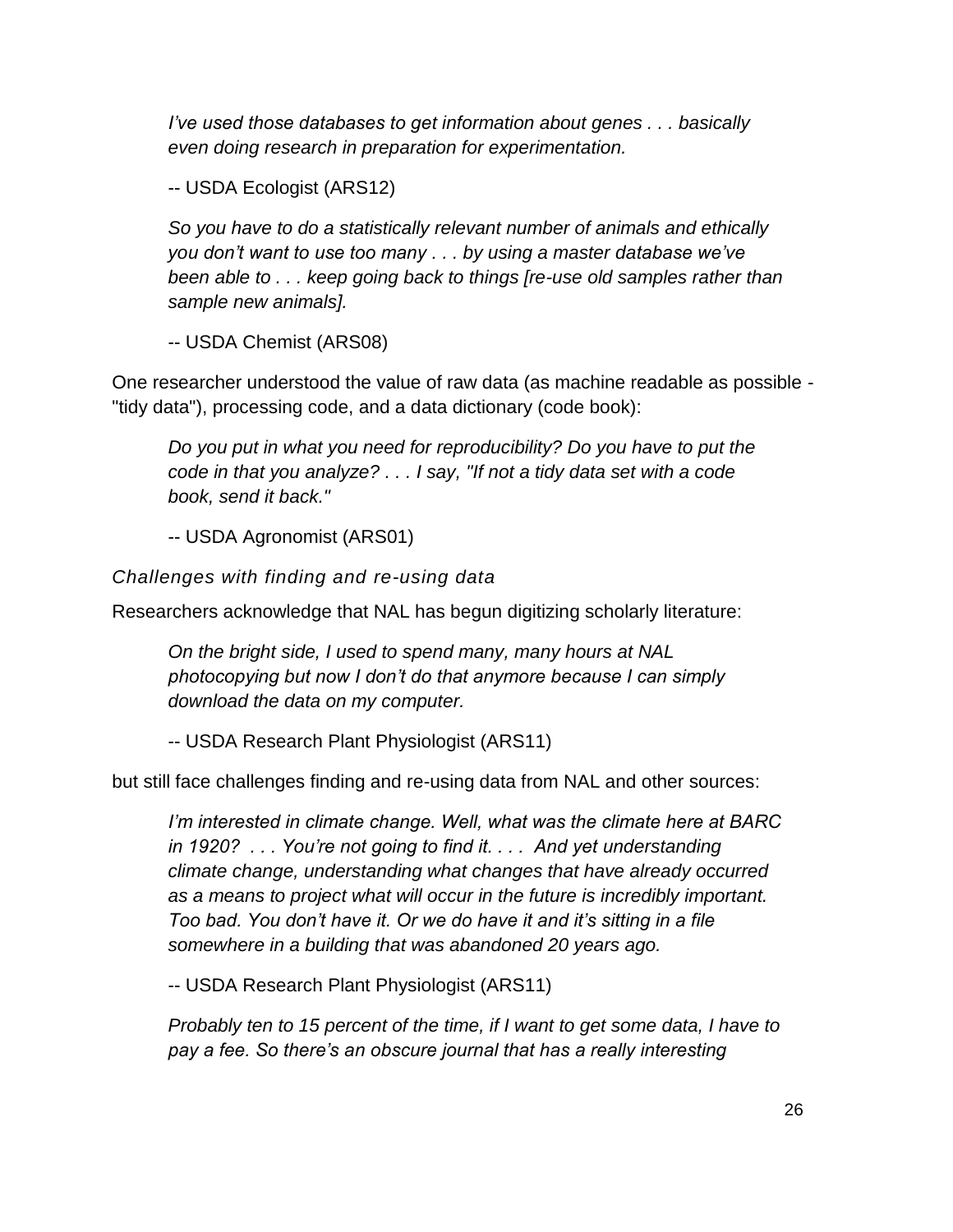*dataset that is imperative for me to find out about. I can't get it unless I pay the publisher \$10 for downloading it.*

-- USDA Research Plant Physiologist (ARS11)

*In some cases, like 1993, the PDF is so smudged that . . . I have a hard time telling the difference between six, three, zero, and nine.*

-- USDA Economist (ERS03)

*You can get data off the PDFs and you can get data off the web, and we're trying to get everything we possibly can off the web because it's a lot easier.*

-- USDA Economist (ERS03)

Data interpretation remains a particularly difficult task. Participants described finding and combining data from multiple sources as well as approaches to analyzing large datasets:

*It's accelerating; we are at an era now where we can generate the data a lot faster than we can make sense of it.*

-- USDA Supervisory Plant Pathologist (ARS13)

*So we actually do a lot of massaging to try to pull together what's there and see if we can make it more meaningful in a way where we don't violate, don't say something egregiously wrong, because we're just interpreting something incorrectly.*

-- USDA Economist (ERS02)

One researcher would like to see automated linking of related data sources maintained by USDA, NIH, and university-based organizations. This could be an opportunity for library expertise in metadata to have an impact on data access and interoperability:

*One of the things that we'd love to be able to do is have . . . more automated connections between gene banks, between NCBI and GRIN so that people can see that there's information. There's genetic data, molecular data, sequence data on an accession that we've got the material.*

-- USDA Supervisory Plant Pathologist (ARS13)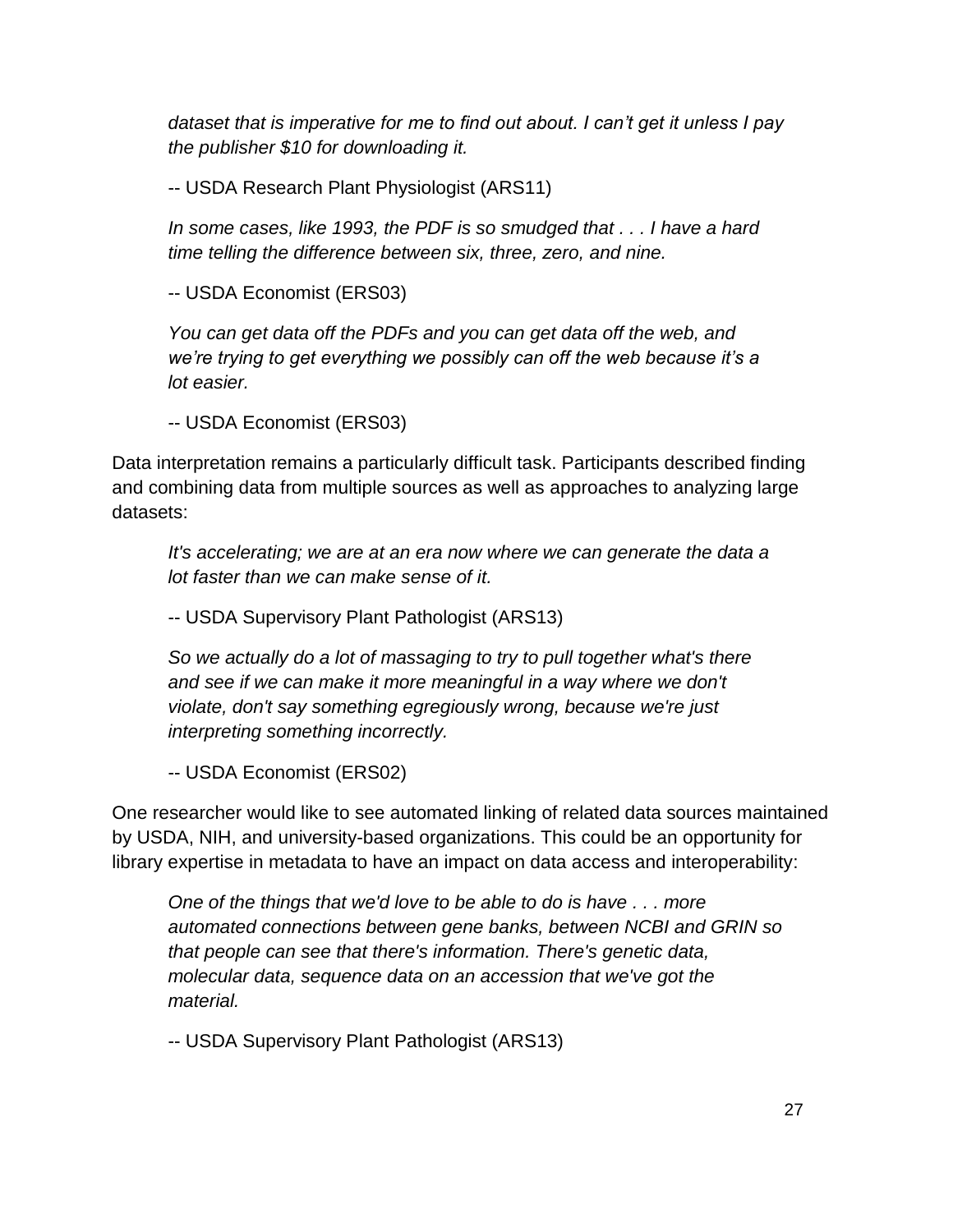Two researchers raised concerns about community data entry or annotation, but weren't ready to rely on purely automatic error checking approaches. However, data quality remained important for some:

*Sometimes you put work into [massaging] data and then find there's better data already available.*

-- USDA Economist (ERS03)

Almost half of the researchers see the promise of big data and ARS's high performance computing and high-speed Internet2 network, SCINet:

*I love having electronic access to things and it's important to have good internet access and ways to handle big data sets. [We need] good ways to handle the data efficiently in terms of data transfer.*

-- USDA Chemist (ARS08)

*I would be interested to see what happens with essentially big data applied to agriculture. So there's going to be multiple aspects of this. There's the use of big data . . . . as a new technology to help them run their farms. . . . if that big data that's used as part of that technology becomes available to researchers, that opens up all sorts of new research technologies - data mining, you know, machine learning.*

-- USDA Economist (ERS03)

*. . . we need some software for the purpose of data crunching at a rapid rate instead of over the course of months which is what it takes now to do a transcriptome. And we just can't afford it.*

-- USDA Molecular Biologist (ARS14)

*We have the blessing – the curse of all of this data and it's certainly in the sequencing projects. The price base is approaching zero asymptotically and so then when we do it's becoming more expensive to store the old information than to run the experiment again.*

-- USDA Zoologist (ARS10)

*We have 14 to 18 projects coming along, limited only by the capacity of the computers to crunch data. So we're building our own team.*

-- USDA Molecular Biologist (ARS14)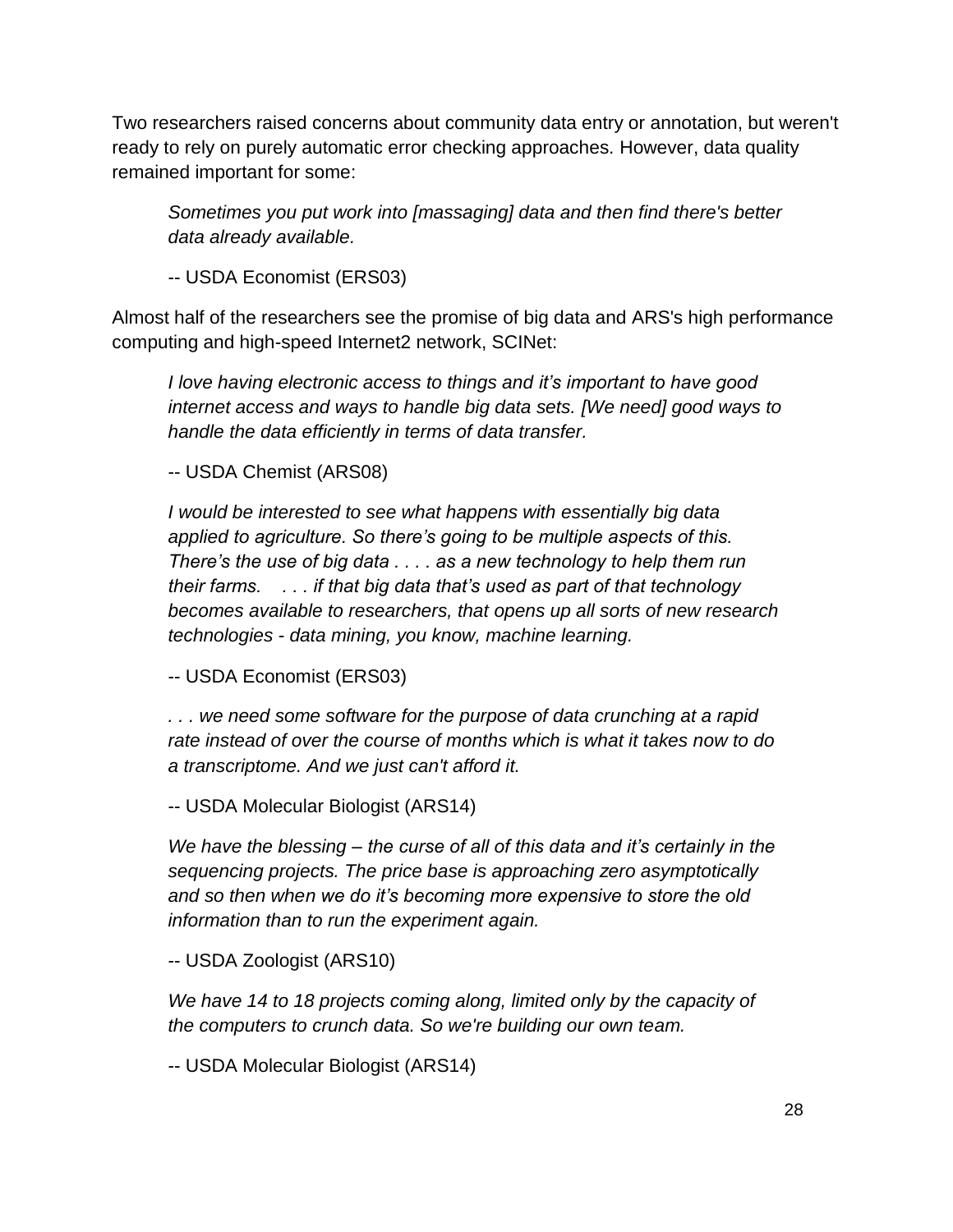Despite the energy and attention on big data, there remains appreciation for "small data" among some participants. ERS02 expressed an affinity for smaller datasets, given their research needs and scarcity of available sources of data. Not all research questions can be answered using big data techniques and infrastructure:

*Now you hear a lot of talk about big data. And certainly here, not from me as such, I'm just happy to get hold of whatever small data I can find that I need wherever it is.*

-- USDA Economist (ERS02)

### **Motivation and the Impact of Data**

As expected, scientists were concerned about credit when others use their data. For many, their motivation to share is dampened by the perception that they would not receive a benefit:

*I had a request for the data from another researcher. So it was a big spreadsheet with ones and zeros like, you know, but useful information for them. And I didn't see any result of that.*

-- USDA Ecologist (ARS12)

*Because it is public domain, there's no requirement if you use the information or the material from our system beside it. We encourage to cite that in the publication. . . we keep trying to come up with ways to better measure our impact.*

-- USDA Supervisory Plant Pathologist (ARS13)

*One of the biggest questions or problematic issues related to data is how will that data be used? Will I get credit for this? Will this help my career? Will this help science? And often those questions are either not addressed or ignored. It comes down to you either do this or you don't get it published.*

-- USDA Research Plant Physiologist (ARS11)

As shown in that last quote ("Will this help science") it is clear that researchers recognize that their data should have impacts beyond themselves. The following two quotes, both from the same researcher, demonstrate this desire to collaborate and increase the impact of USDA research:

*One of the biggest challenges is trying to work between silos, between individuals to sort of synergize the data that are being discovered and to*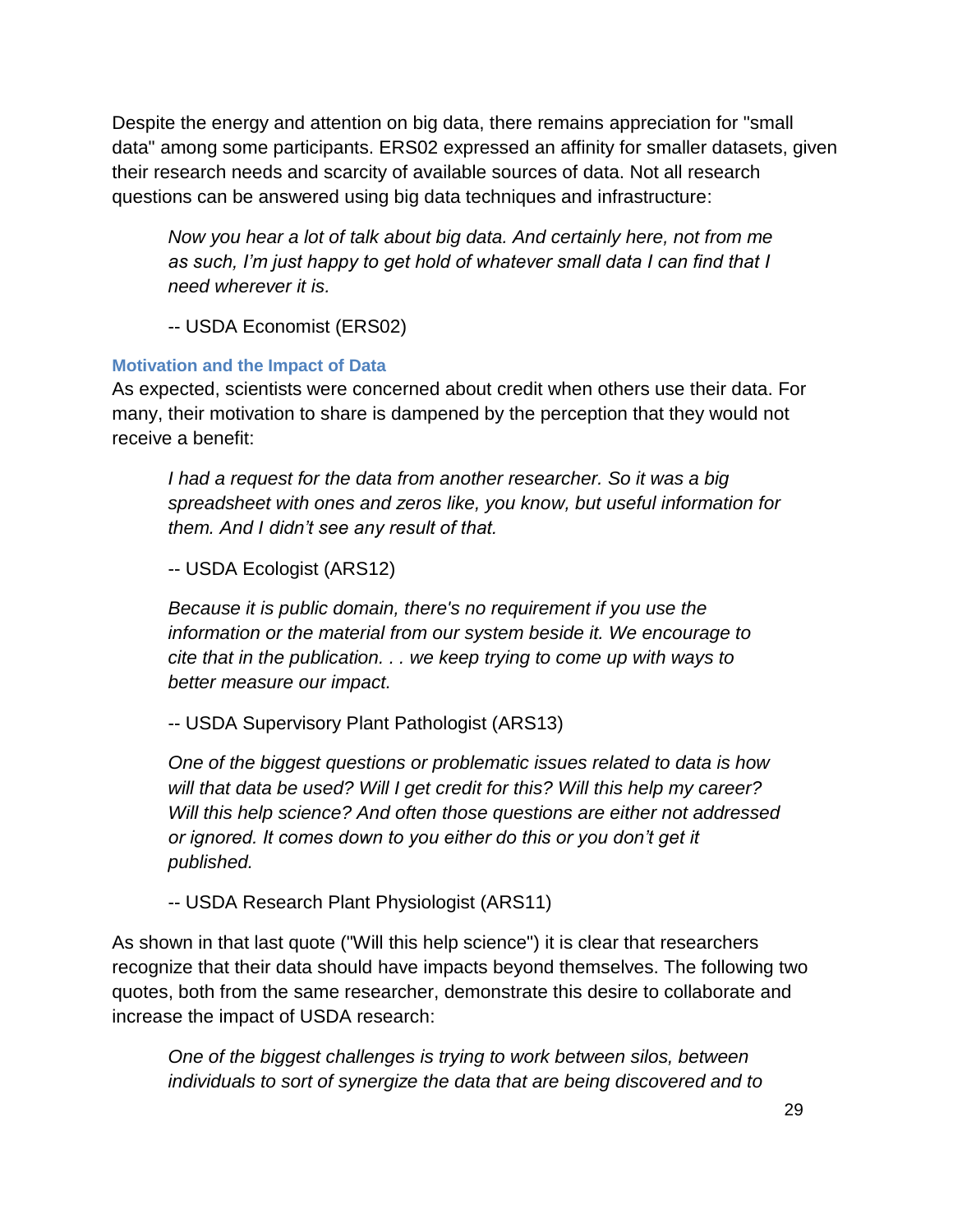*synergize in a way so that the impact of that data will be greater than the sum of its parts*.

-- USDA Plant Physiologist (ARS11)

*We can't be seen as being ivory tower theoreticists who have no interest in . . . the data that we generate or the science that we do being independent of its impact with respect to things like basic food security or food quality. There has to be an enhanced effort from the scientists' point of view to communicate the importance, the imperative of that science, to the public at large.*

-- USDA Research Plant Physiologist (ARS11)

### **Conclusions**

Researchers had a lot to say about data management, and expressed sophisticated perspectives on a complex set of issues facing the research community. Many recognize the potential power of re-using data. Some know what is required to make it truly usable, whether that is good metadata, the machine-readable raw data, or the programs used to process the data. While a few may be naive about the coming era of open data, many are well aware of both the opportunities and the challenges of big data. Most seemed eager for help with data management and improving their skills and seemed open to NAL's assistance.

Finally, this researcher said it best when he noted that times have changed in the world of research information and the role of libraries:

*I have three older sons and they're all in the digital world. They're all spending their time looking at YouTube and these short and funny videos, or these science videos that they see, and that's how they're getting their information. And the generation of pulling out a journal off the shelf in a library and kicking up your feet with a cup of tea next to you and reading through the journal to find the latest thing is just not happening anymore.*

-- USDA Geneticist (ARS03)

NAL is in an excellent position to work with researchers to multiply the impact of their research data by promoting sound stewardship and modern data management and analytics tools.

## <span id="page-29-0"></span>**Discussion**

This study represents a new effort by the NAL to better understand the needs of one of its primary audiences -- USDA researchers. The sample was focused primarily on ARS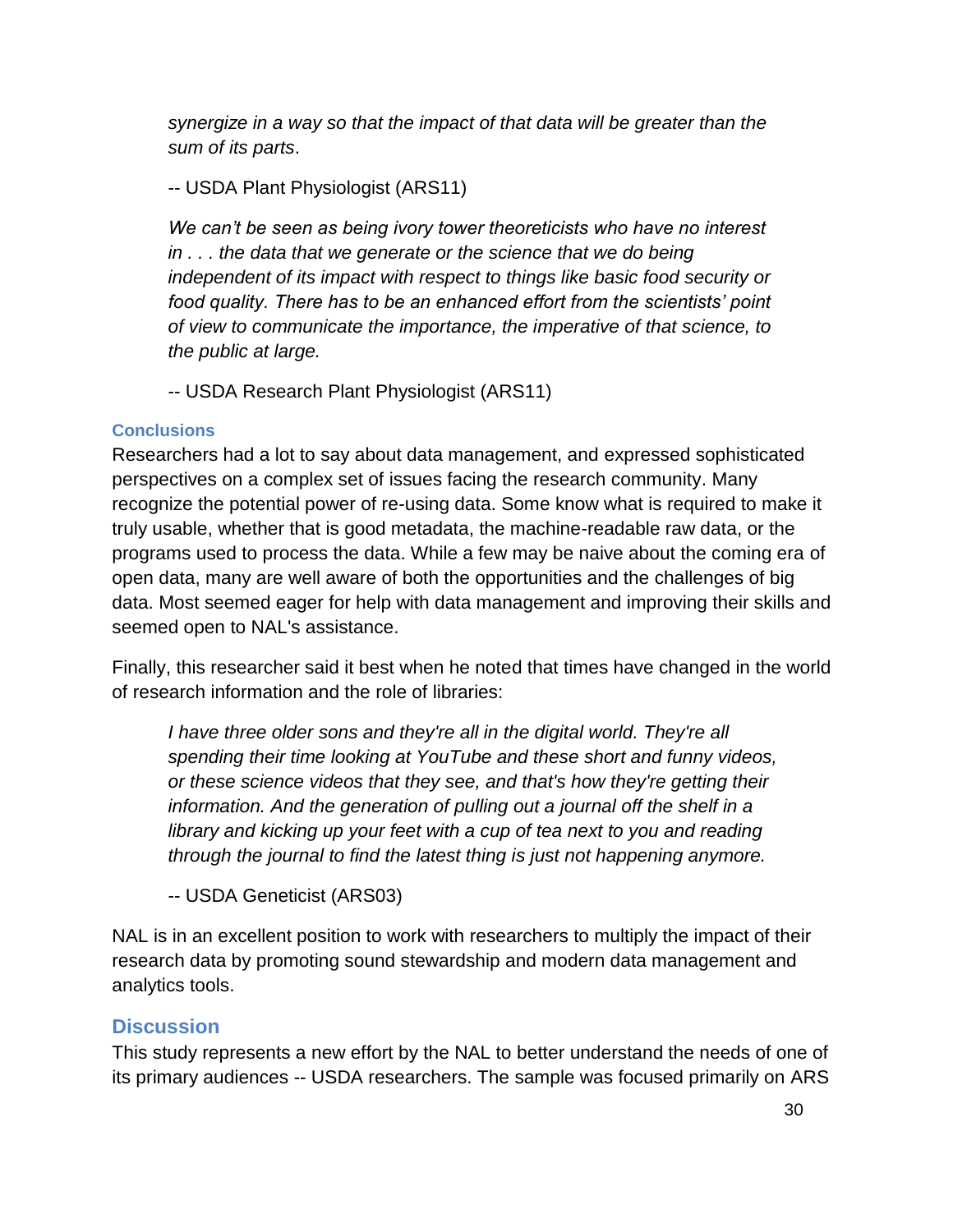researchers working in close proximity to the National Agricultural Library so that rich, meaningful interviews could be conducted in person, eliciting more detailed responses that those which could be collected through other methods, such as a survey.

These interviews yielded a significant amount of data that have been coded and summarized in the three themes presented earlier in this report. While this means it is not a random sample across the USDA, participants were diverse in their research domains. By focusing on three themes the team was able to identify patterns and needs across research domains and recommend ways the library could address them. Below we summarize key insights from the analysis and how they lead to strategic recommendations.

#### **Information Seeking and NAL Tools and Services**

Keeping up with the professional literature is increasingly complex, with researchers working in a complicated landscape that combines traditional library and non-library services, and in-person and digital social media. Individual approaches varied but many participants suggested that they don't fully understand the connection between NAL services which provide access to the literature (e.g. DigiTop, Navigator) and the tools they use to access articles such as Google Scholar. This represents a challenge as well as an outreach opportunity for NAL. The library can increase and expand outreach services providing training and explanation of what it provides and strategies for searching the contemporary professional literature. It will be important to explore how existing NAL literature discovery services can adapt to changing needs and perceptions of their users. This challenge is one shared widely across academic disciplines in the current era of ever-increasing numbers of academic publications, and NAL is well positioned to support USDA researchers' access to relevant literature moving forward.

#### **Collaboration Support**

Collaboration was a common thread across our three themes. Many respondents discussed specific collaborative projects or relationships they maintain within USDA as well as in the university research community. They noted that attendance at relevant meetings and conferences is an essential component of their work, as it both exposes them to potential collaborators and helps them stay up to date on trends in their field. Participants also explained how they collaborate on data management and analysis. NAL can facilitate more collaboration and interaction between USDA researchers by hosting cross-cutting events and by hosting and promoting interactions between researchers on rotation from the various National Programs and agencies. It can also embrace new ideas from the university library community, such as the concept of embedded librarianship (i.e. Dewey 2005). This philosophy suggests that libraries and librarians should reach outside of their institution across the organization they serve to have a greater impact on research in their constituent communities. Embedding, or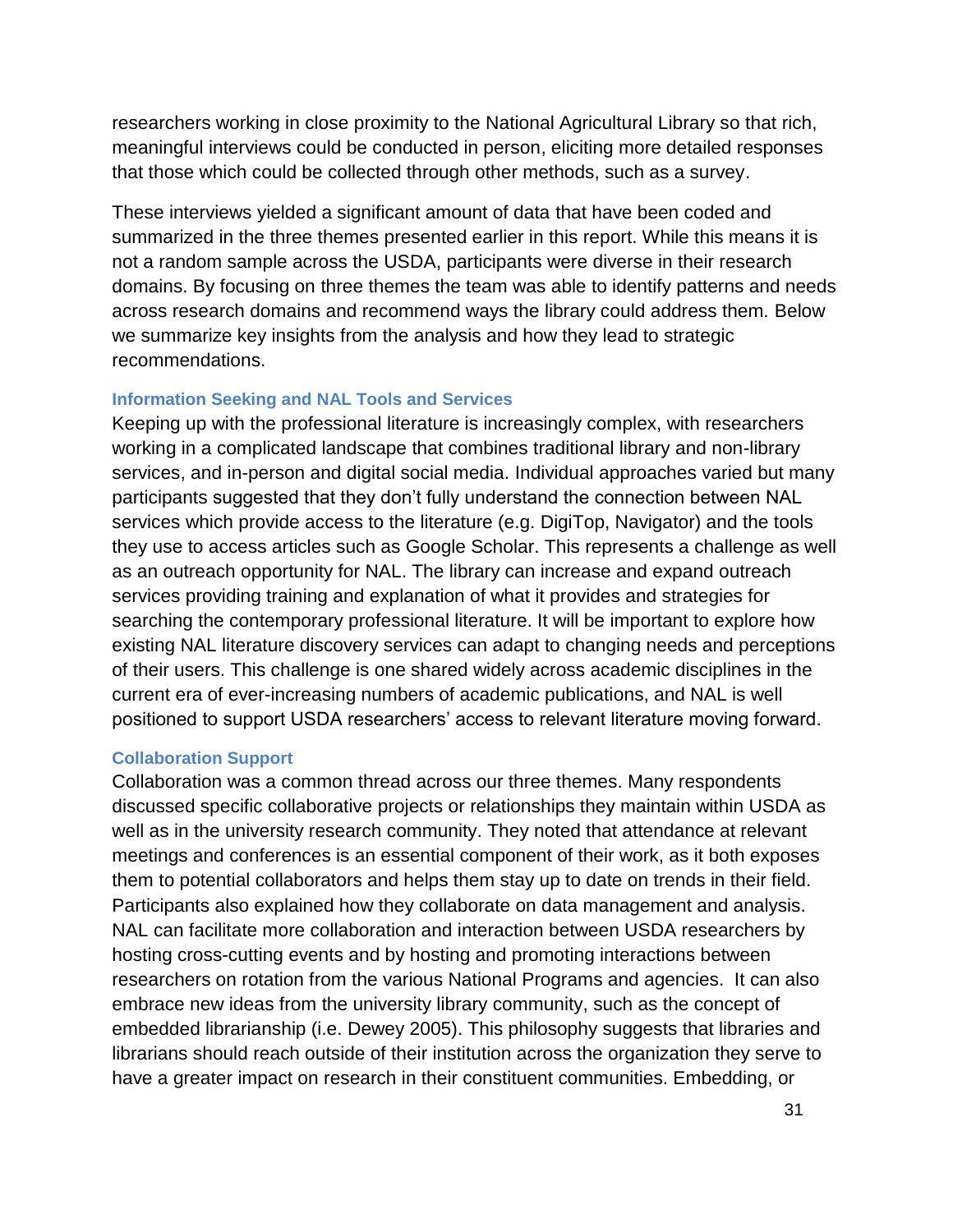sending librarians outside the walls of the library, will improve library services based on new insights gained about users but will also help researchers who can benefit from the perspective information professionals bring to research settings. These are some ways that NAL can help shape transformative and collaborative research in USDA.

#### **Data-related Services**

The importance of data and activities surrounding its creation and management are a vital part of research. This is not new, of course, but our results suggest that the fast pace of recent technological and policy change is having an uneven impact on agricultural researchers. Though many researchers are not yet aware, NAL is already beginning to offer data-related services. Indeed, NAL is well positioned to provide leadership and support around data skills and best practices. The library can offer expertise, guidance, and services to the research community as well as to department leadership, especially as the Office of Science and Technology Policy's 2013 memorandum on increasing access to federally-funded research (Holdren, 2013) is translated into a Departmental Regulation. Additional surveys and interviews are needed to better characterize the underserved communities in need of support so that NAL can facilitate good data practices across USDA.

#### **Historical Content**

Beyond current professional literature, participants shared their experiences accessing and using digitized historical materials from the NAL Digital Collections. (NALDC). For those researchers who use these resources, they view them as unique and valuable tools for facilitating their research and enabling new analyses. However, other respondents suggested that they had difficulty navigating and locating materials in NALDC and were not clear on how NAL staff prioritized digitization activities. Again, this represents a challenge and opportunity for NAL and other institutions supporting agricultural research. Historical content is a vast, mostly untapped resource for comparative analysis, research, and educational uses but requires significant descriptive and metadata work to become broadly useful to USDA researchers. NAL will have to weigh the costs and benefits of this work when seeking to increase access to these materials. Future research could explore more efficient ways to digitize historical USDA materials, and demonstrate how new technology (e.g. text mining and crowdsourcing) could increase its impact.

#### **Future Research**

Finally, the research team recognizes that the conclusions of this study are necessarily limited. As this project connected to the larger Ithaka S+R study of research practices of agricultural scientists, the questionnaire was designed to be broadly applicable to agricultural researchers, not specifically to USDA employees. This study yielded many insights but raises additional questions that merit further study. More detailed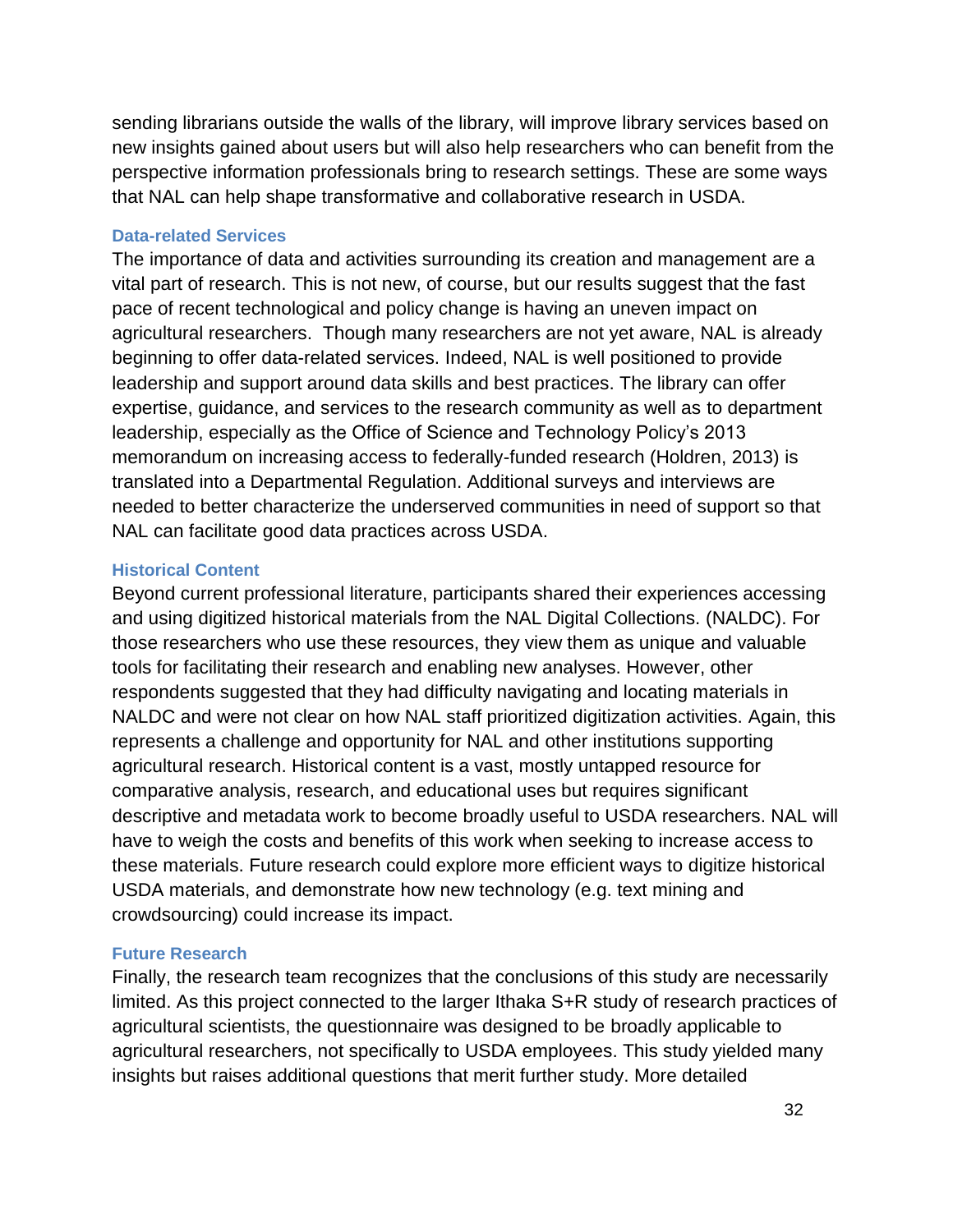investigation into subsets of researcher behavior such as deposit of publications or data management practice is needed. NAL and the wider library community stand to benefit greatly from regular study of the changing behaviors, work practices, motivations, and needs of their communities.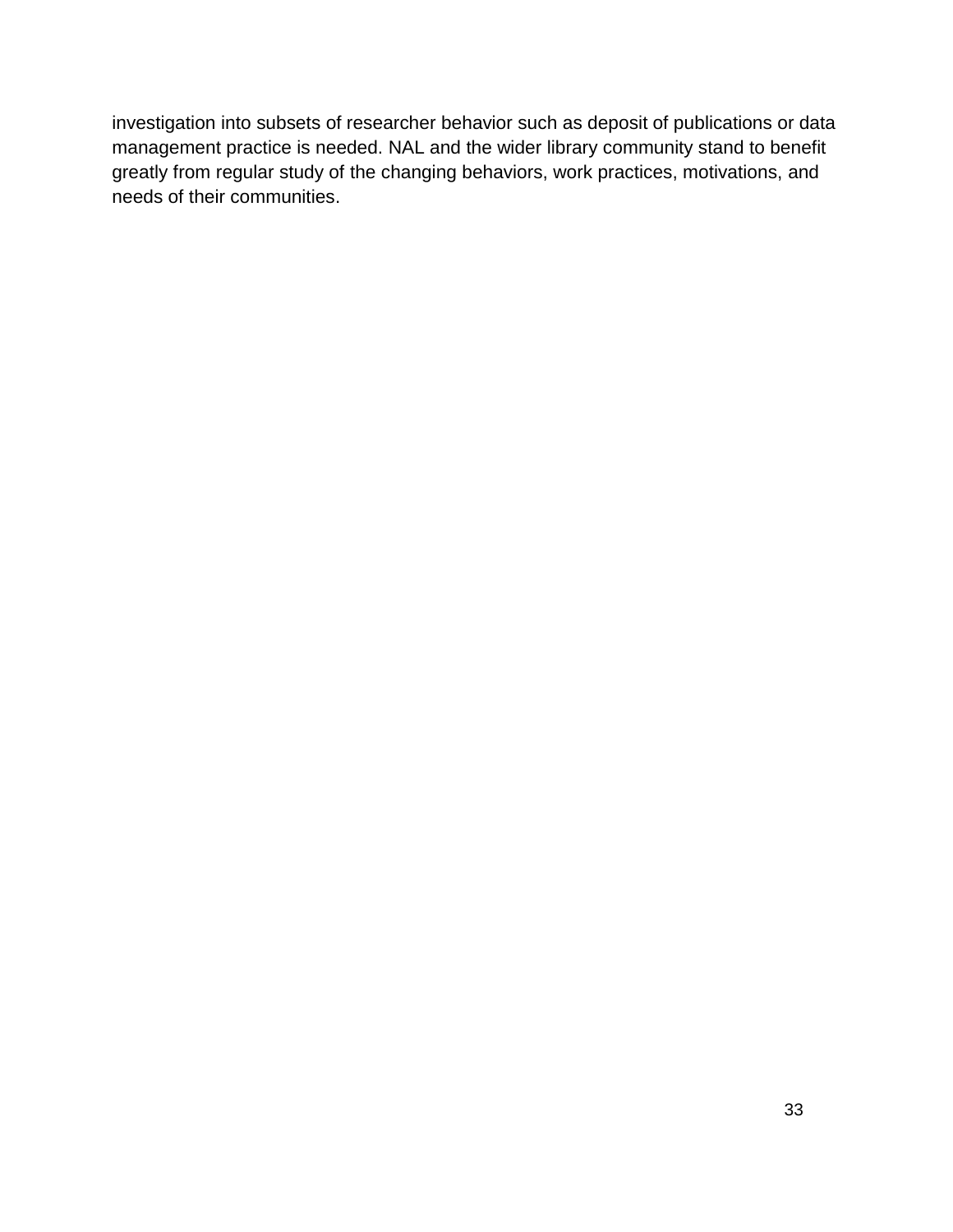### <span id="page-33-0"></span>**References**

Aiken, J.W. (2007). *The Value of Scientific Conferences: A Longitudinal Survey*. Silverthorne, CO: Keystone Symposia on Molecular and Cellular Biology.

Bates, M.J. (1996). Learning about the information seeking of interdisciplinary scholars and students. *Library Trends*, *45*(2), 155-164.

Boersma, H. (2013). Scientific Conferences Remain in High Demand Despite Online Alternatives. Retrieved from [https://www.elsevier.com/connect/conferences-remain-in](https://www.elsevier.com/connect/conferences-remain-in-high-demand-despite-online-alternatives)[high-demand-despite-online-alternatives.](https://www.elsevier.com/connect/conferences-remain-in-high-demand-despite-online-alternatives)

Brown, C.M. (1999). Information seeking behavior of scientists in the electronic information age: Astronomers, chemists, mathematicians, and physicists. *Journal of the American Society for Information Science and Technology, 50*(10), 929-943.

Corbin, J. and Strauss, A. (2007). *Basics of Qualitative Research: Techniques and Procedures for Developing Grounded Theory*. Third edition. SAGE Publications, Inc.

Dewey, B. I. (2005). The embedded librarian: Strategic campus collaborations. *Resource Sharing & Information Networks*, 17(1-2), 5-17.

Duram, L.A. and Larson, K.L. (2001). Agricultural research and alternative farmers' information needs. *Professional Geographer*, *53*(1), 84-96.

Gloy, B.A., Akridge, J.T., and Whipker, L.D. (2000). Sources of information for commercial farms: Usefulness of media and personal sources. *International Food and Agribusiness Management Review*, *3*, 245-260.

Holdren, J. P. (2013). Increasing access to the results of federally funded scientific research. Memorandum for the heads of executive departments and agencies. Office of Science and Technology Policy, Executive Office of the President, Washington, DC Available: [https://obamawhitehouse.archives.gov/blog/2013/02/22/expanding-public](https://obamawhitehouse.archives.gov/blog/2013/02/22/expanding-public-access-results-federally-funded-research)[access-results-federally-funded-research.](https://obamawhitehouse.archives.gov/blog/2013/02/22/expanding-public-access-results-federally-funded-research)

Ithaka S+R. (2016). Investigating the needs of agriculture scholars: A multi-institutional collaborative approach. USAIN 2016 Biennial Conference. April 26, 2016. Retrieved from [https://usain2016biennialconference.sched.org/event/4Umb/ithaka-sr-investigating](https://usain2016biennialconference.sched.org/event/4Umb/ithaka-sr-investigating-the-needs-of-agriculture-scholars-a-multi-institutional-collaborative-approach-with-breakfast)[the-needs-of-agriculture-scholars-a-multi-institutional-collaborative-approach-with](https://usain2016biennialconference.sched.org/event/4Umb/ithaka-sr-investigating-the-needs-of-agriculture-scholars-a-multi-institutional-collaborative-approach-with-breakfast)[breakfast.](https://usain2016biennialconference.sched.org/event/4Umb/ithaka-sr-investigating-the-needs-of-agriculture-scholars-a-multi-institutional-collaborative-approach-with-breakfast)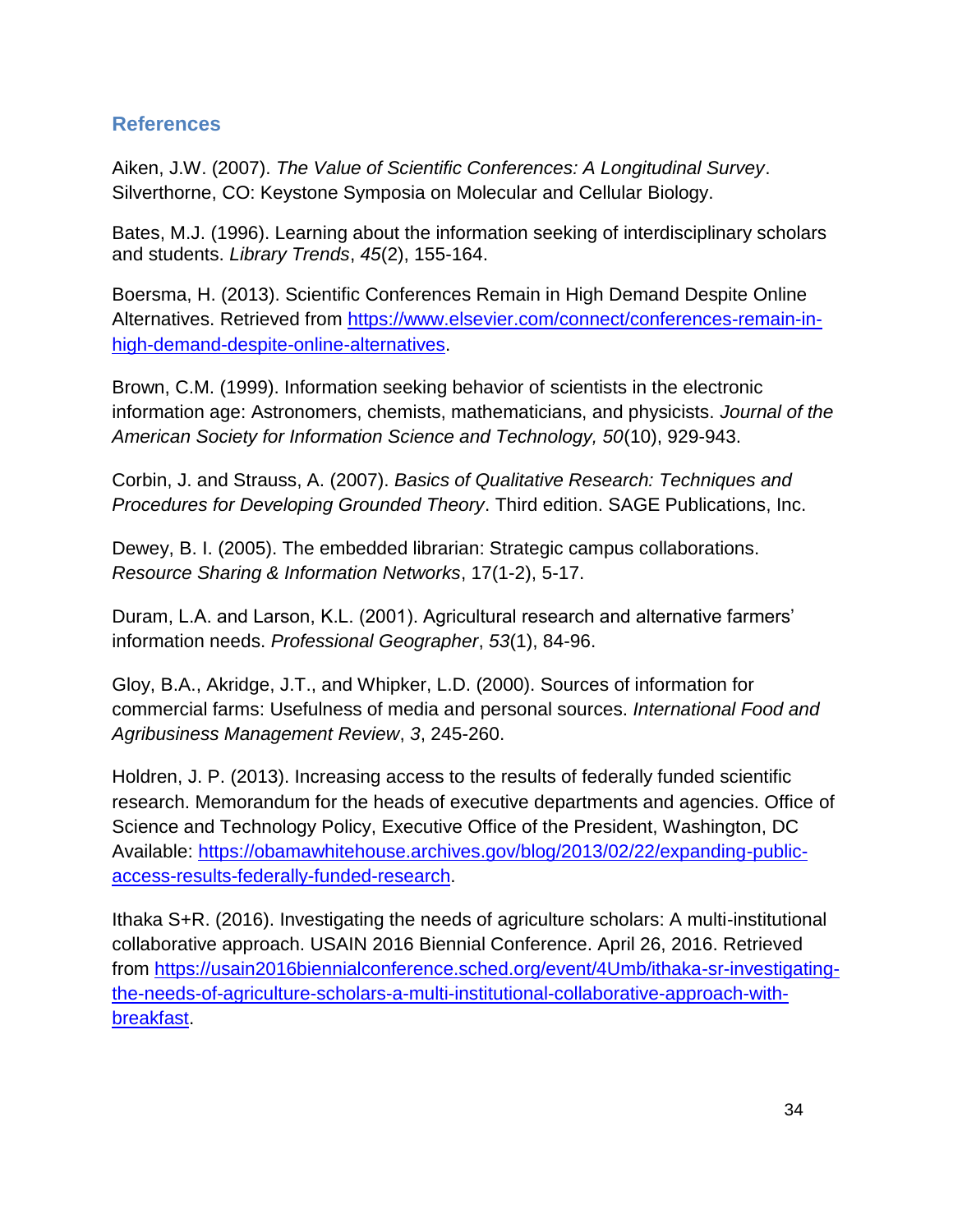Izah, M. (1996). Information needs and seeking behavior of extension specialists and technical officers of National Agricultural Extension and Research Liaison Services, Ahmadu Bello University, Zaria. *Library Focus*, *13/14*, 50-66.

Leckie, G.J. (1996). Female farmers and the social construction of access to agricultural information. *Library and Information Science Research*, *18*, 297-321.

Niu, X. and Hemminger, B.M. (2012). A study of the factors that affect the informationseeking behavior of academic scientists. *Journal of the American Society for Information Science and Technology, 63*(2), 336-353.

Schonfeld, R.C. (2014). Does Discovery Still Happen in the Library? Roles and Strategies for a Shifting Reality. Ithaka S+R. Retrieved from [http://www.sr.ithaka.org/wp](http://www.sr.ithaka.org/wp-content/uploads/2014/09/SR_Briefing_Discovery_20140924_0.pdf)[content/uploads/2014/09/SR\\_Briefing\\_Discovery\\_20140924\\_0.pdf.](http://www.sr.ithaka.org/wp-content/uploads/2014/09/SR_Briefing_Discovery_20140924_0.pdf)

Tenopir, C., King, D.W., & Bush, A. (2004). Medical faculty's use of print and electronic journals: Changes over time and in comparison with scientists. *Journal of the Medical Library Association, 92*, 233-241.

van Asseldonk, M.A.P.M., Huirne, R.B.M., Dijkhuizen, A.A., Beulens, A.J.M, and Udink ten Cate, A.J. (1999). Information needs and information technology on dairy farms.

Wolff C., Rod, A.B., and Schonfeld, R.C. (2016). *Ithaka S+R US Faculty Survey 2015*. Ithaka S+R. Retrieved from: [https://doi.org/10.18665/sr.277685.](https://doi.org/10.18665/sr.277685)

Wood, B.A., Blair, H.T., Gray, D.I., Kemp, P.D., Kenyon, P.R., Morris, S.T., and Sewell, A.M. (2014) Agricultural science in the wild: A social network analysis of farmer knowledge exchange. *PLOS ONE*, *9*(8), e105203.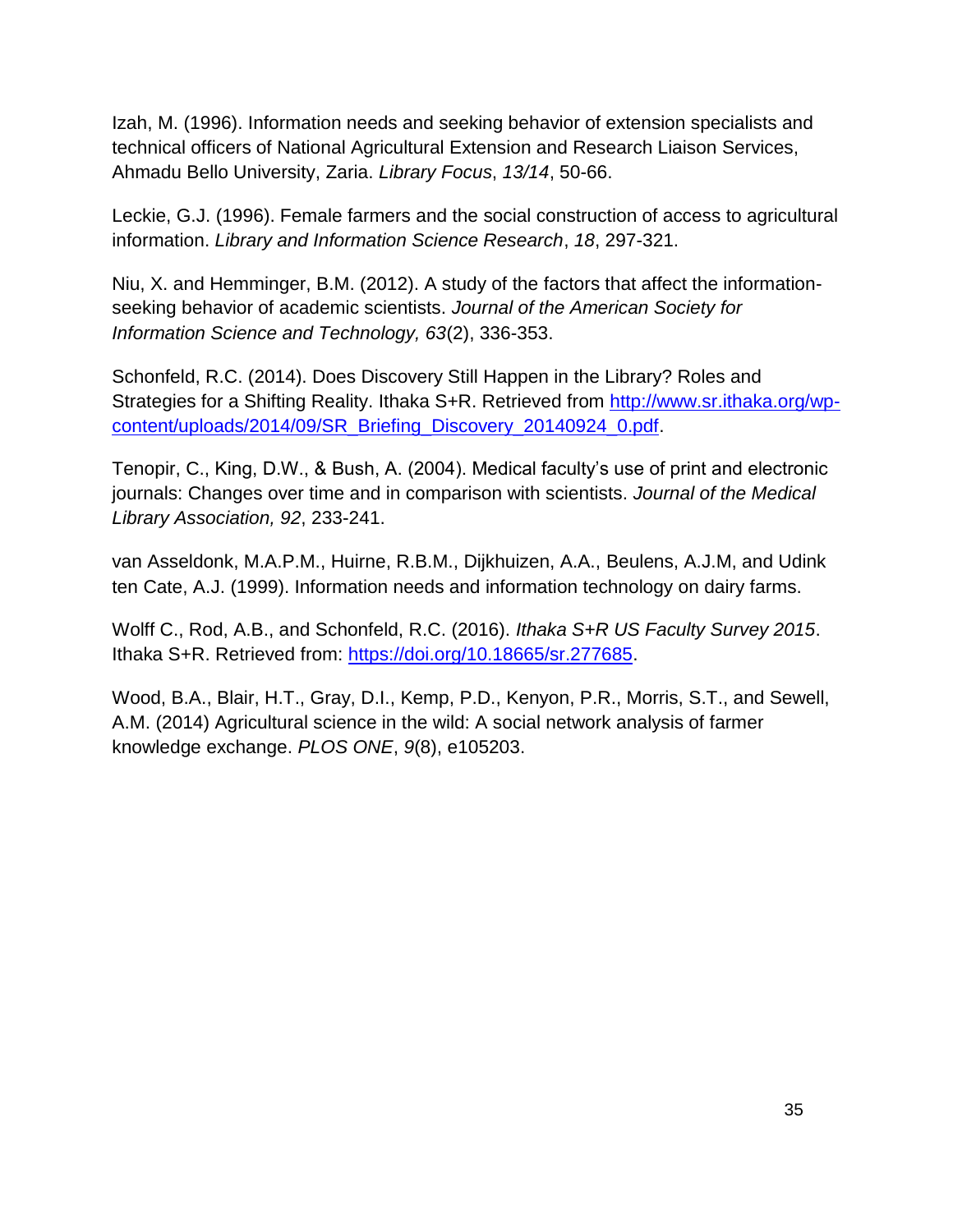## <span id="page-35-0"></span>**Appendix: Interview Questionnaire**

The following is the text of the questionnaire, developed by Ithaka S+R and used in this local study. These questions were used in interviews across all 19 participating libraries in the Ithaka study.

### *Research focus*

1. Describe your current research focus and how this focus is situated within the broader agriculture discipline and the academy more broadly. [Probe for whether/not they see themselves as located firmly within agriculture as a discipline or located across/between disciplines]

### *Research methods*

- 2. What research methods do you currently use to conduct your research?
- 3. What kinds of data does your research typically elicit?
- 4. How do you locate the primary and/or secondary source materials you use in your research?
- 5. Think back to a past or ongoing research project where you faced challenges in the process of conducting the research.
	- a. Describe these challenges.
	- b. What could have been done to mitigate these challenges?
- 6. How do you keep up with trends in your field more broadly?

### *Dissemination Practices*

- 7. Where do you typically publish your research in terms of the kinds of publications and disciplines? How do your publishing practices relate to those typical to your discipline?
- 8. Have you ever deposited your data or final research products in a repository?
	- a. If so, which repositories and what has been your motivations for depositing? (i.e. required, for sharing, investment in open access principles)
	- b. If no, why not?

### *Future and State of the Field*

- 9. What future challenges and opportunities do you see for the broader field of agriculture?
- 10.If I gave you a magic wand that could help you with your research and publication process – what would you ask it to do?

*Follow-up*